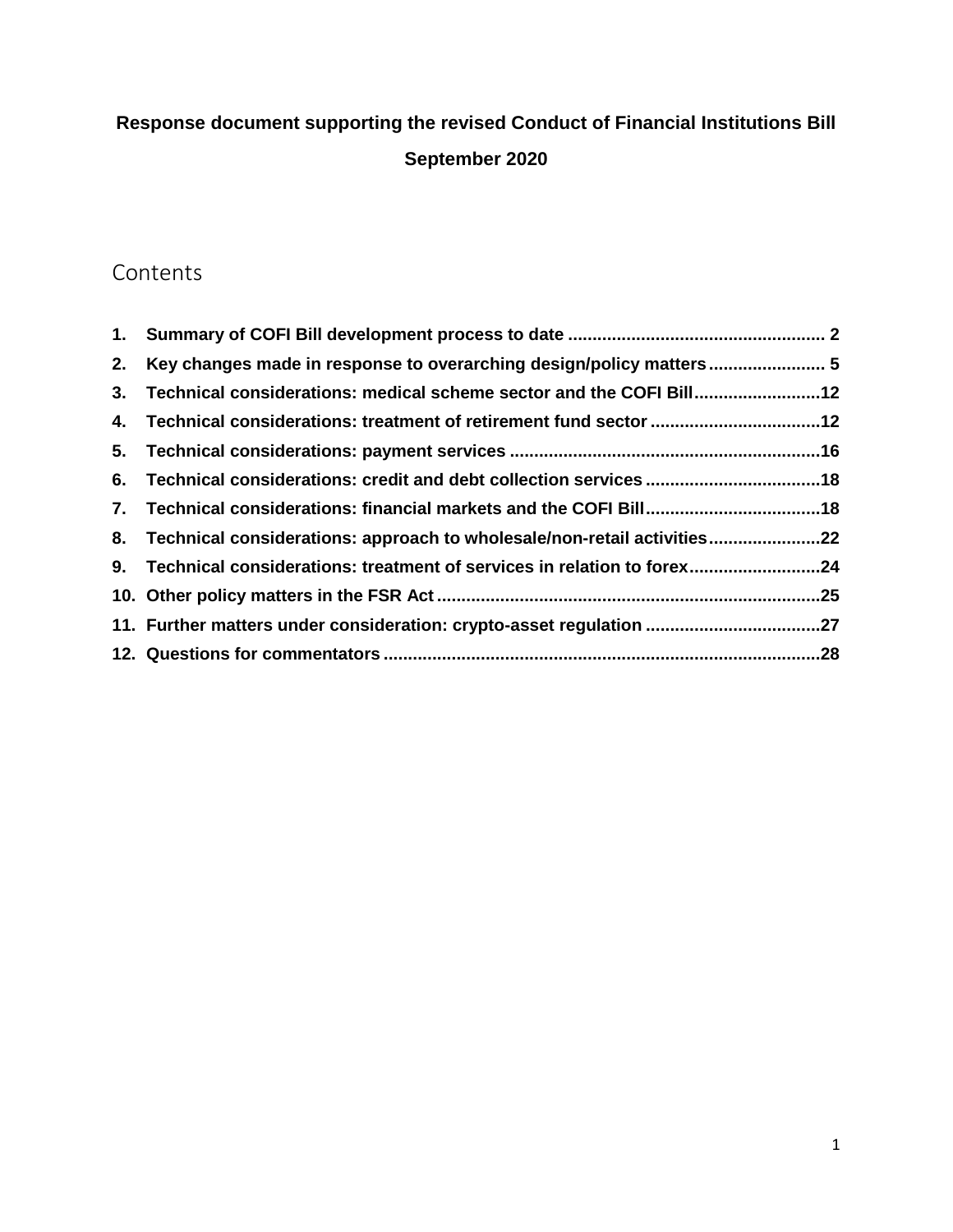# <span id="page-1-0"></span>**1. Summary of COFI Bill development process to date**

The first draft of the Conduct of Financial Institutions (COFI) Bill was published for public comment by the National Treasury in December 2018. The draft was informed by inputs from a Technical Expert Panel that the National Treasury convened at the beginning of 2018. The December 2018 Bill was accompanied by an Explanatory Policy Paper.<sup>1</sup>

During the comment period (11 Dec 2018 – 1 April 2019), the National Treasury hosted a series of public workshops to support the submission of comments on the Bill. This included the following:

- 22 February 2019 Public workshop Pretoria
- 6 March 2019 Media workshop
- 11 March 2019 Public workshop Cape Town

At the close of the comment period, close to 800 pages of comments were received, including from, but not limited to, the following stakeholders:

| <b>Organisation</b> |                                                                    |  |
|---------------------|--------------------------------------------------------------------|--|
| 1.                  | 27four Investment Managers                                         |  |
| 2.                  | Actuarial Society of South Africa (ASSA)                           |  |
| 3.                  | <b>AIG</b>                                                         |  |
| 4.                  | Aon South Africa                                                   |  |
| 5.                  | Association for Savings and Investment South Africa (ASISA)        |  |
| 6.                  | Association of Black Securities & Investment Professionals (ABSIP) |  |
| 7.                  | <b>Baillie Gifford &amp; Co</b>                                    |  |
| 8.                  | Banking Association of South Africa (BASA)                         |  |
| 9.                  | Board of Healthcare Funders of Southern Africa                     |  |
| 10 <sub>1</sub>     | <b>Brilliance in Business</b>                                      |  |
| 11.                 | <b>Clientele Group</b>                                             |  |
| 12.                 | Commercial Independent Bureaux Association (CIBA)                  |  |

<sup>1</sup> Documents available at [www.treasury.gov.za/twinpeaks](http://www.treasury.gov.za/twinpeaks)

 $\overline{\phantom{a}}$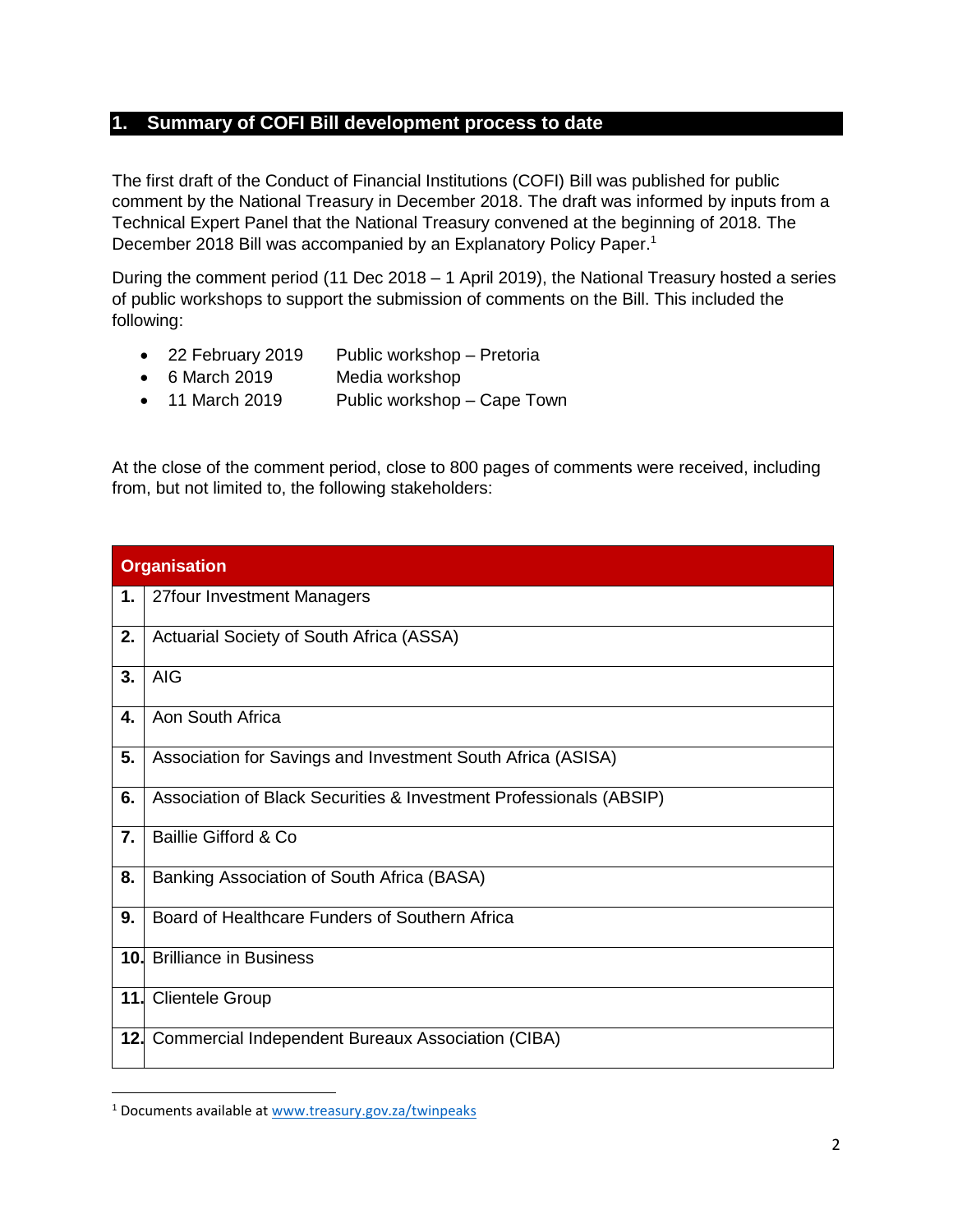|     | 13. Consumer Goods Council of South Africa                        |
|-----|-------------------------------------------------------------------|
|     | 14. Deloitte                                                      |
|     | 15. Etude Risk Management                                         |
|     | 16. FAIS Ombud                                                    |
|     | 17. Financial Intermediaries Association of Southern Africa (FIA) |
|     | 18. Financial Planners Institute (FPI)                            |
|     | 19. Free Market Foundation (2 submissions)                        |
|     | 20. Guardrisk Group                                               |
| 21. | <b>Innovation Group</b>                                           |
|     | 22. Institute of Retirement Funds South Africa (IRF)              |
|     | 23. Independent Regulatory Board for Auditors (IRBA)              |
| 24. | Johannesburg Stock Exchange (JSE)                                 |
|     | 25. Large Non-Bank Lenders Association                            |
|     | 26. Lloyd's South Africa                                          |
| 27. | Maitland                                                          |
|     | 28. MMI Holdings                                                  |
| 29. | Moody's Investors Service                                         |
|     | <b>30.</b> Moonstone Compliance                                   |
| 31. | <b>National Black Consumer Council</b>                            |
|     | 32. Norton Rose Fulbright                                         |
|     | 33. Payments Association of South Africa (PASA)                   |
|     | 34. Private individual                                            |
|     | 35. Private analyst                                               |
|     | <b>36. PSG</b>                                                    |
|     | 37. RisCura                                                       |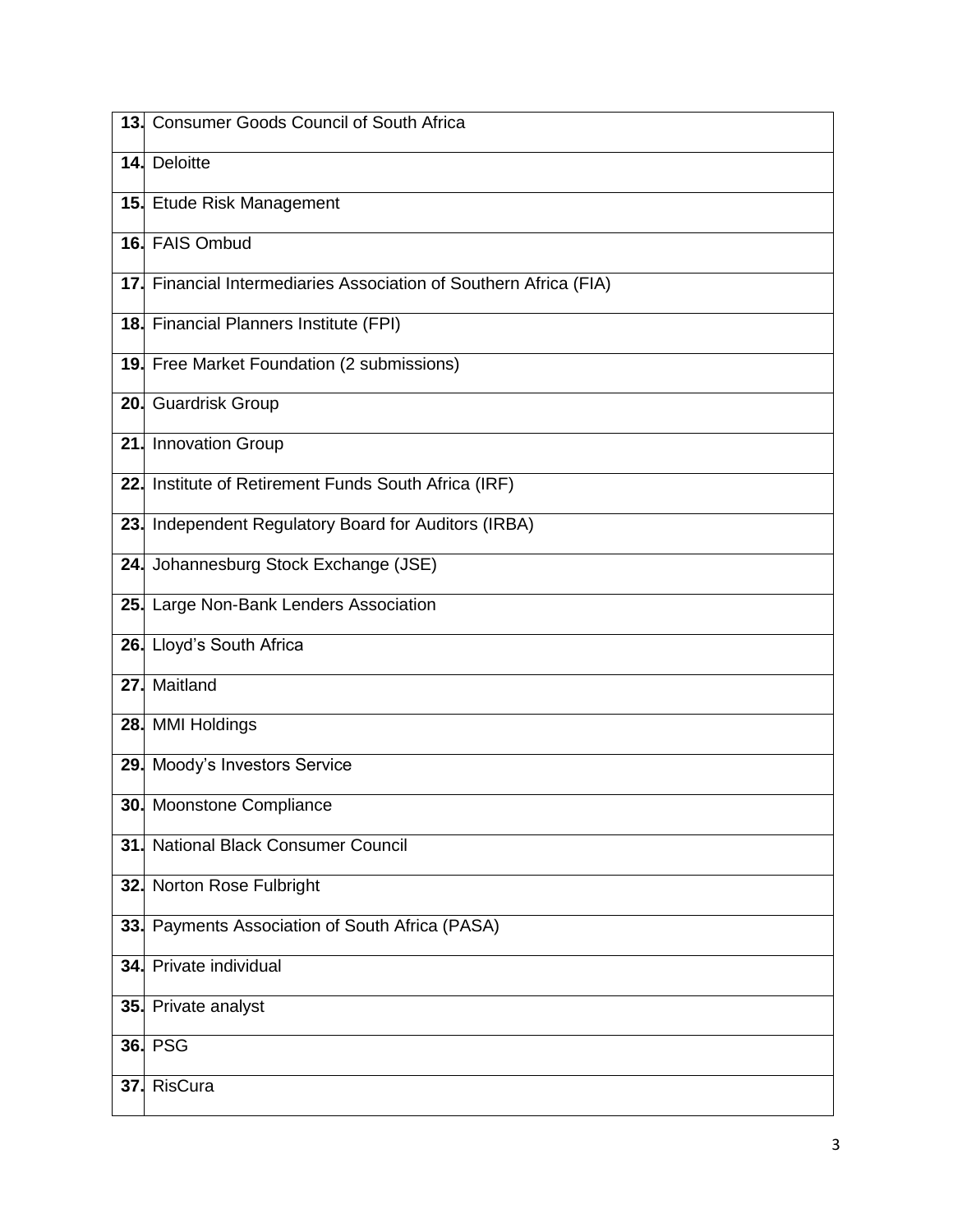|     | <b>38.</b> Road Accident Fund (RAF)                                         |
|-----|-----------------------------------------------------------------------------|
|     | <b>39.</b> South African Insurance Association (SAIA)                       |
|     | 40. South African Institute of Chartered Accountants (SAICA)                |
|     | 41. SASRIA                                                                  |
|     | 42. South African Institute of Stockbrokers                                 |
|     | 43. South African Underwriting Managers Association (SAUMA)                 |
|     | 44. Southern African Venture Capital and Private Equity Association (SAVCA) |
|     | 45. Strate                                                                  |
| 46. | Task Team comprising various associations in the funeral services industry  |
| 47. | Telesure                                                                    |
|     | 48. The Foschini Group (TFG)                                                |
|     | 49. The Unlimited                                                           |

Comments were also submitted by regulators such as the Financial Sector Conduct Authority (FSCA), the Prudential Authority (PA), the South African Reserve Bank (SARB), and the Council for Medical Schemes (CMS).

Bi-lateral engagements were held over the course of 2019 between the National Treasury and various commentators to further discuss comments submitted.

The 2018 Explanatory Policy Paper raised a number of specific issues in the COFI Bill requiring further consideration and development. The comment process allowed for issues to be more fully considered and the Bill to be refined accordingly.

The process to revise the COFI Bill established the following structures, led by the National Treasury and with representation from the FSCA, PA, and SARB:

- Technical teams to consider some of the key technical areas requiring refinement
- A Policy Working Group to consider policy-related comments and issues for resolution
- A Drafting Working Group to manage changes to the drafting of the Bill
- The COFI Bill Committee as a governance structure to discuss and agree on proposals made through the technical teams, policy and drafting working groups.

This Response Document serves to outline the key changes made to the COFI Bill in response to comments received and engagements held. The document addresses:

- Key changes made from a design and policy perspective
- Changes made in relation to specific technical matters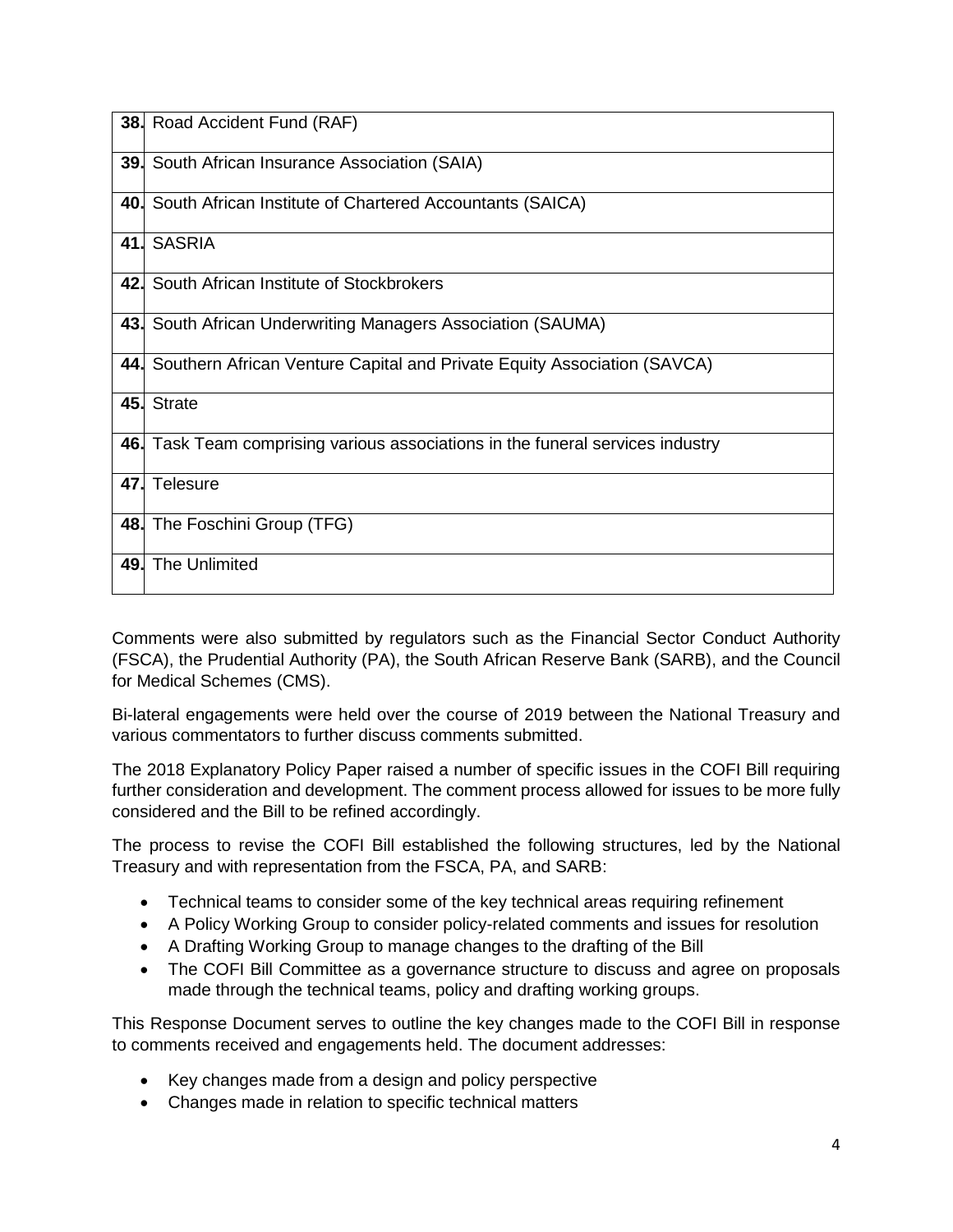• Matters under consideration (in particular, crypto-asset regulation).

This document supports the refined draft of the COFI Bill published for a second round of public comment.

#### <span id="page-4-0"></span>**2. Key changes made in response to overarching design/policy matters**

Commentators submitted inputs suggesting refinements or amendments to the manner in which key design and/or policy matters were addressed in the first draft of the COFI Bill. The below summarises the main issues raised and explains how these have been addressed in the latest draft of the COFI Bill.

#### **2.1. Application of the COFI Bill in relation to other legislation**

In introducing a new legislative framework for the financial sector, the COFI Bill needs to appropriately interface with existing legislation that applies to the sector. This will ensure clarity and minimise regulatory inconsistencies for financial institutions that are subject to requirements under both the COFI Act (once enacted) and other legislation.

#### **Key changes:**

In response to comments and engagements that flagged potential inconsistencies and ambiguities with existing laws, as well as to ensure an overall stronger customer protection framework, the revised COFI Bill has proposed consequential amendments as follows:

- **Financial Sector Regulation (FSR) Act, No. 9 of 2017:** Definitions of financial products and financial services in the FSR Act are aligned with the COFI Bill licensing schedule; supporting transformation is made an explicit function of the FSCA; the FSCA is further enabled to apply proportionality in the performance of its functions to support market development and transformation; improved coordination measures with the SARB especially in relation to payment services and services related to foreign exchange; improved coordination measures with other regulators of financial institutions like the National Credit Regulator and Council for Debt Collectors; strengthened licensing provisions; strengthened and refined conduct standard setting provisions; strengthened enforcement provisions; enabling equivalence framework provisions; and consolidated recovery and exit provisions for non-systemically important financial institutions (non-SIFIs).
- **Pension Funds Act, No. 24 of 1956 (Pension Funds Act):** The Act is retained to provide a framework to establish retirement funds and address matters otherwise not dealt with under the COFI Bill framework. Over time certain such matters may become the responsibility of the PA, as envisaged by the FSR Act. Amendments to the Act improve alignment with the COFI Bill and introduce a centralised unclaimed benefits fund. Other technical refinements are also made.
- **Financial Markets Act (FMA), No. 19 of 2012:** Improved alignment between the FMA and the COFI Bill, and also alignment between the FMA and certain consequential amendments made to the FSR Act (notably, in relation to recovery and exit from the financial sector).
- **Medical Schemes Act, No. 131 of 1998:** The repeal of the Financial Institution (Protection of Funds) Act, No. 28 of 2001 (Protection of Funds Act) through the COFI Bill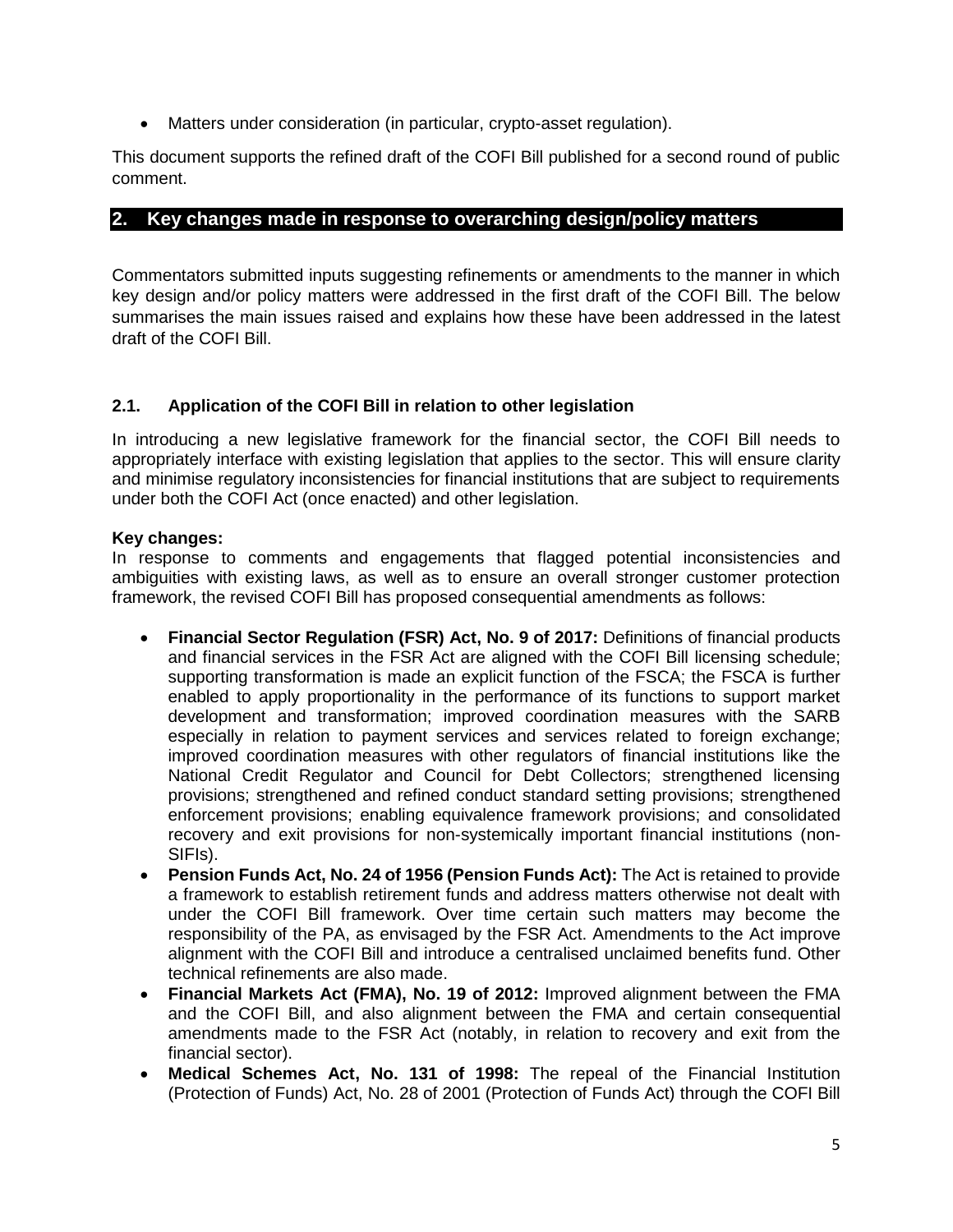requires powers to be preserved for the Council of Medical Schemes in relation to inspections and curatorships of medical schemes.

- **Collective Investment Schemes Control Act, No. 45 of 2002:** The Act has been retained to provide a framework to establish the schemes and address matters otherwise not dealt with under the COFI Bill framework. Over time certain such matters may become the responsibility of the PA, as envisaged by the FSR Act. Amendments to the Act improve alignment between laws. Other technical refinements are also made. Amendments also promote alignment with consequential amendments to the FSR Act in respect of recovery and exit from the financial sector.
- **Insurance Act, No. 9 of 2019:** Consequential amendments are made to this Act as necessitated by the repeal of the Protection of Funds Act.
- **Co-operatives Act, No.14 of 2005:** Amendments are made in order to facilitate the migration of friendly societies from the Friendly Societies Act, No. 25 of 1956 to become co-operatives registered under the Co-operatives Act.

All of these revisions are aimed at overall promoting the more appropriate regulation of the conduct of financial institutions, in line with the framework established by the COFI Bill. Certain of these aspects are dealt with more fully below.

For the sake of clarity, it is confirmed that the following laws will be repealed:

- Long-term Insurance Act, No. 52 of 1998
- Short-term Insurance Act, No. 53 of 1998
- Protection of Funds Act
- Financial Advisory and Intermediary Services Act, No. 37 of 2002 (FAIS Act) (except for part I of Chapter VI providing for the Ombud for financial services providers, and definitions in section 1(1))
- Credit Ratings Services Act, No. 24 of 2012
- Friendly Societies Act.

# **2.2. Refined approach to conduct standards**

The first draft of the COFI Bill contained enabling provisions for making conduct standards in chapters 2, 4 – 10, and chapter 12. Comments noted that this provided a great level of detail in the Bill, which could be to the detriment of the stated policy aim of creating principle-based and enabling legislative frameworks. There was also concern regarding duplication of requirements across chapters. Finally, comments noted that the approach may also create unintended duplication and uncertainty when read together with the conduct standard provisions in the FSR Act.

**Key change:** The detailed enabling conduct standard clauses have been removed from each chapter of the revised COFI Bill. The COFI Bill now contains an enabling provision allowing the FSCA to set conduct standards on the range of matters provided for in the FSR Act, which matters are slightly expanded. Through consequential amendments, the FSR Act will be amended to refine these enabling provisions (read clause 67 of the revised Bill alongside proposed amendments to clauses 106 and 108 of the FSR Act).

The intended effect of this approach is to ensure that there is better alignment between the COFI Bill and the FSR Act, to address the duplication of requirements. In practice, the FSCA will issue conduct standards under the COFI Act, on the matters provided for in the FSR Act, and can issue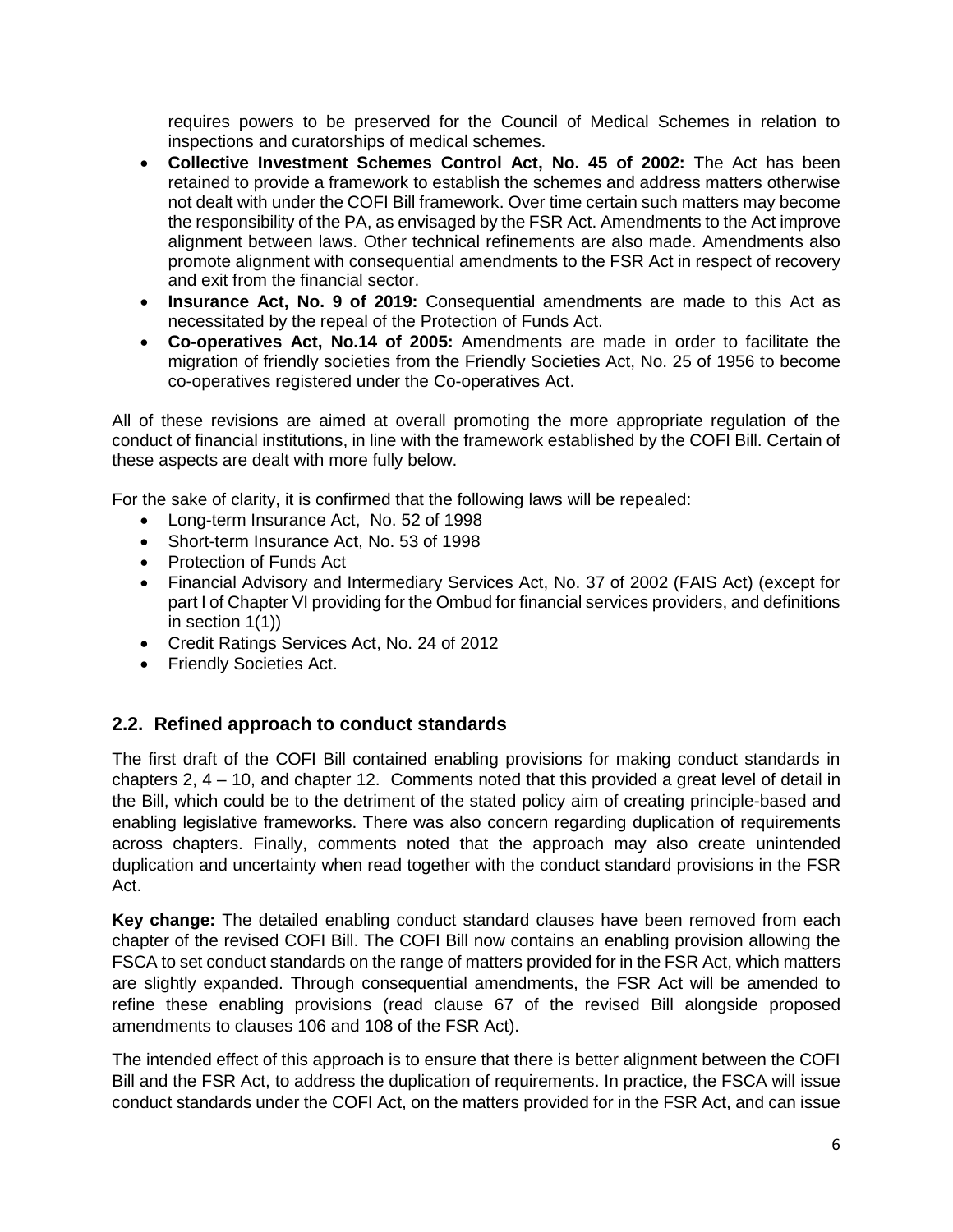joint standards with the PA and SARB. It is reiterated that the conduct standard clauses should be seen as enabling rather than prescriptive. It is envisaged that the overall regulatory framework will be a combination of principles and more granular rules, with the level of regulatory protection afforded determined by "need" based on the specific conduct risk identified.

# **2.3. Refined approach to licensing**

The 2018 draft of the COFI Bill included a chapter on licensing, which was to be read together with Schedule 2 (licensed activities). Both the licensing chapter and the Schedule of licensed activities have been revised to address concerns raised.

It is noted that the FSCA plays an important gatekeeper function through licensing.

The licensing process serves as gatekeeper for keeping potentially rogue financial institutions out of the financial system in the first instance and removing unfit institutions when necessary. Looking for the right "red-flags" upfront supports an effective gate-keeping function. Licensing also sets the appropriate operational and governance standards to drive effective delivery and sustainability. This can mean denying access into the system in total, or where allowing access, implementing the right monitoring mechanisms by the FSCA so that shortcomings by the financial institution are corrected.

2.3.1. **Licensing chapter:** Through comments submitted, as well as in bilateral engagements, it was recognised that there was potential for legislative ambiguity and uncertainty in the same or similar licensing provisions being housed in both the COFI Bill and FSR Act. This is particularly so as the FSR Act is intended to be regulator-facing. There was also a need to ensure alignment as far as possible between licensing undertaken by the FSCA and its twin regulator, the PA.

**Key change:** The licensing chapter has been significantly shortened in the COFI Bill. Key enabling provisions have been proposed for inclusion in the FSR Act licensing chapter (see sections 111 to 113, 115, 116(2), 119(4), 126 and 127 of the FSR Act) through consequential amendments. Provisions have been expanded and strengthened to endeavor to provide for a more comprehensive licensing framework for the Twin Peaks regulatory authorities. The intended effect of this approach is that an entity will require a licence issued under the COFI Act, but the provisions that set out the framework for licensing are those in the FSR Act. This is similar to the approach proposed for the making of conduct standards.

2.3.2. **Licensing schedule**: Many comments submitted on the licensing schedule related to technical definitions of activities proposed to be licensed. Extensive engagement was held to consider relevant additions to the list of activities. Comments also questioned the interplay between the schedule and relevant legislation applicable to entities performing those activities.

**Key change:** The licensing schedule is now Schedule 1 of the Bill. The list of licensed activities has been refined; the amendments are discussed in detail in this document in the sections addressing technical matters. The Schedule now contains a column indicating the chapters of the Bill that will apply to each licensed activity. Furthermore, the Schedule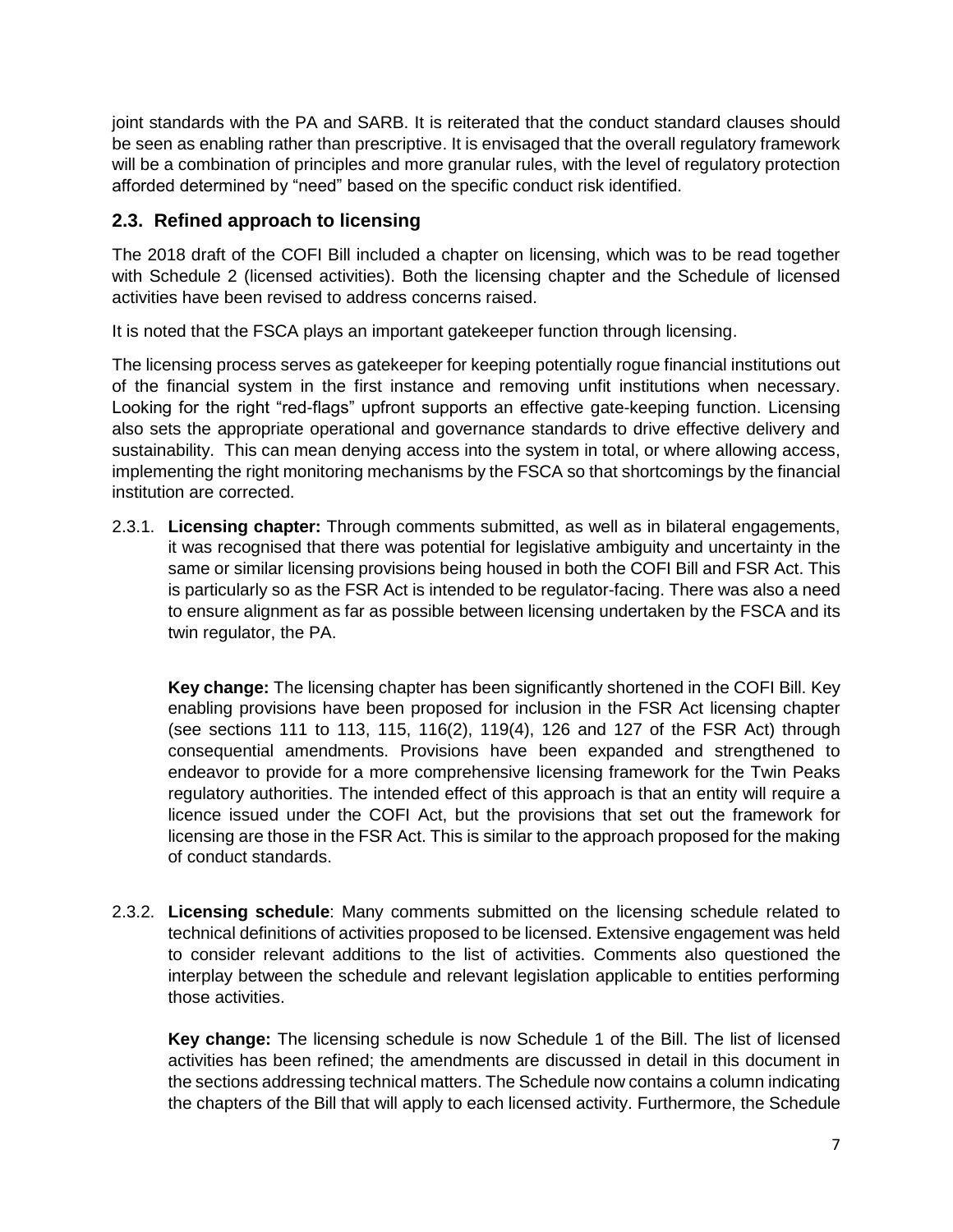indicates the activities which will form the basis of a revised definition of financial product and financial services in the FSR Act. Through consequential amendments, the definitions of "financial product" and "financial service" in sections 2 and 3 of the FSR Act, respectively, are aligned with the activity schedule.

### **2.4. Rationalisation of and amendments to governance requirements**

Chapter 3 of the first draft of the COFI Bill addressed culture and governance requirements. The main concerns raised in relation to this chapter were that provisions may be too detailed; may create unduly burdensome requirements in primary law; and may result in duplication with prudential requirements of the PA.

**Key changes**: the revised chapter (Chapter 4: Culture and Governance) now makes reference to governance *arrangements*, instead of the previous wording which required a governancerelated *policy.* Together with this change, provisions have been streamlined, so the chapter now provides more appropriate high-level requirements in primary law. More detailed requirements for governance arrangements may be set through subordinate legislation.

The chapter has also been refined to better align to other relevant primary legislation. In particular, the PA and FSCA considered the provisions of the chapter to ensure that it allows for the setting and supervising of joint governance requirements by the regulators without duplications and inconsistencies; this will be done practically through the setting of Joint Standards.

The principles related to culture and governance now include the requirement for licensed financial institutions to conduct their business in a manner that enhances and supports the efficiency and integrity of financial markets (clause 17(1)(b)), and this efficiency and integrity outcome is similarly embedded across the chapter. This is because culture and governance practices pertaining to a financial institution's conduct have a dual impact on customer and the market outcomes. In other words, culture and governance practices will materially impact whether the entity treats its customers fairly and whether it operates fairly and with integrity in the markets. The overall approach to financial markets is set out in section 7 of this document.

The revised Bill is further informed by recommendations made by international standard setting bodies and best practice, by putting added emphasis on "culture" (see for example clauses  $17(2)(c)$  and 18), providing for the removing of "rolling bad apples" (clause 19 $(2)(d)$ ), and giving greater clarity on a senior management regime. On this latter aspect, the definition of "control function" now includes the senior management function. This implies that governance requirements applicable to control functions in the COFI Bill are applicable to senior managers. It is envisaged that a full senior management regime will be implemented through conduct standards in line with the Markets in Financial Instruments Directive (MiFiD) and UK approaches, which identifies critical senior management roles within an organisation and imposes requirements thereon.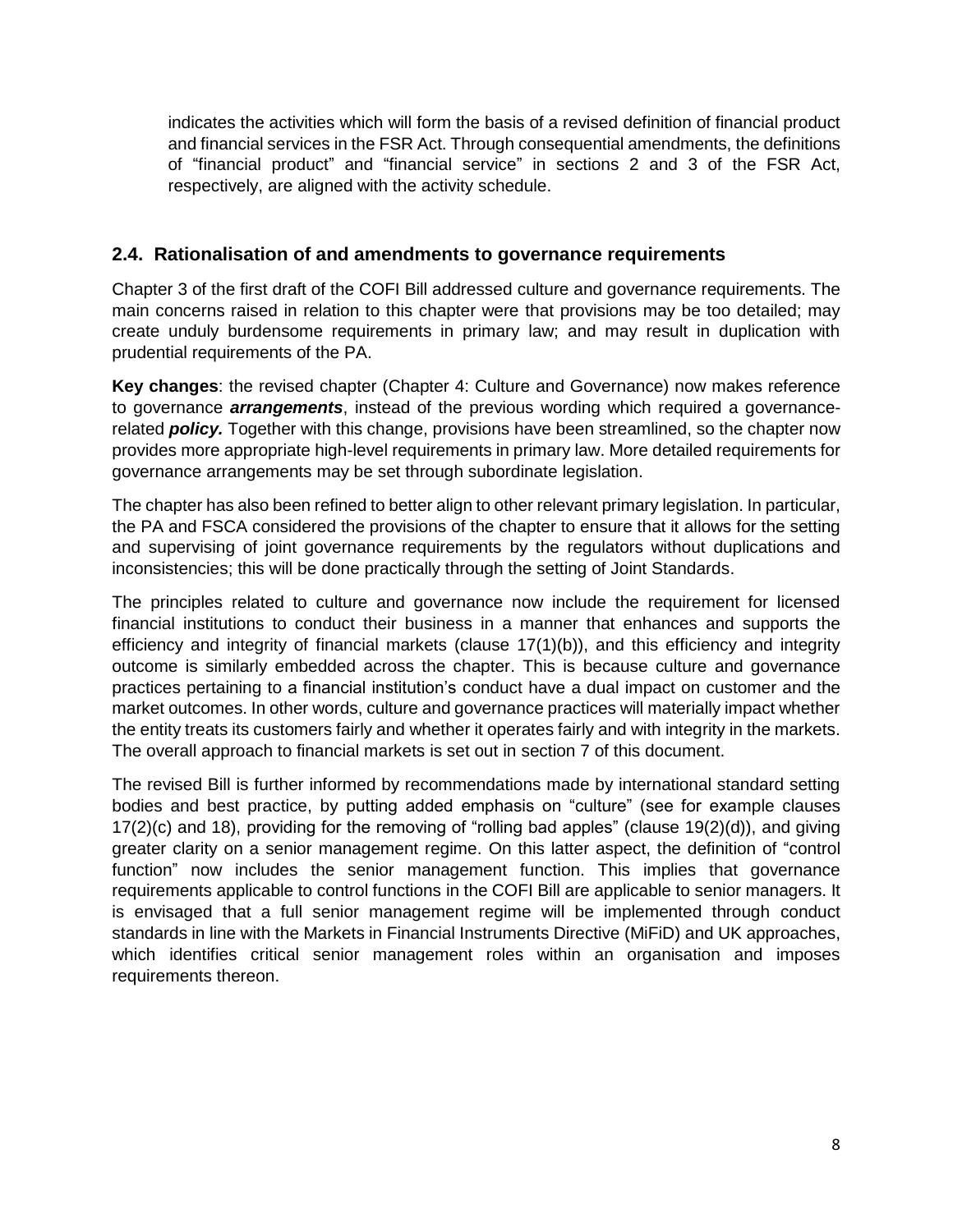# **2.5. Consolidation of chapters**

Chapters 4 and 5 in the December 2018 version of the Bill, which addressed financial products and services, have been significantly streamlined and combined into a single chapter - Chapter 5 in the revised draft of the Bill.

Chapter 7 in the December 2018 draft of the Bill – which addressed distribution, advice, and discretionary investment management – has been removed. It is envisaged that much of the detail that was included in that chapter will be dealt with in conduct standards. Some of the principles contained in the former Chapter 7 have been incorporated into Chapter 5 in the revised draft of the Bill.

Chapter 11 of the December 2018 draft Bill, which addressed remedial action for financial customers, is not included in the revised draft Bill, as the matters will now be addressed through consequential amendments to strengthen relevant provisions in the FSR Act.

The overall approach is that overarching principle-type requirements that apply to all categories of activities and financial institutions are provided for in the Bill. The FSCA should, to the extent possible, rely on the overarching principle-based requirements contained in the COFI Bill and supervise and enforce such principles on a proportionate basis in order to ensure more consistent outcomes across the sector. However, it is acknowledged that more detailed requirements in conduct standards will likely be necessary to support the overarching principles in certain circumstances, including where such detailed requirements are necessary in the context of particular activities, or to ensure alignment with international standards or to address market failures and persistent abusive practices.

# **2.6. Application to small enterprises**

In designing a proportionate approach to legislation, the first draft of the COFI Bill proposed exempting small enterprises licensed under the COFI Bill from certain requirements of the Bill. This included exemption from the previous governance policy requirements. Concern was raised that this would result in unlevel playing fields and may unintentionally result in poor customer outcomes.

**Key change**: In reviewing the Bill in line with concerns raised, it was noted that small enterprises were only referenced in the Bill in relation to the governance policy requirements. Exemptions were not needed for small enterprises in the majority of the Bill because the nature of requirements were sufficiently high-level to not pose an undue burden on smaller enterprises; proportionality would be further supported through tailored subordinate legislation.

The manner in which the governance provisions have been refined (see above, and for example clause 19(2)(e)) means that the provisions are now sufficiently high-level to apply to all licensed financial institutions; more detailed requirements in subordinate law can differentiate between institutions that pose differing levels of conduct risk. The reference to small enterprises has therefore been deleted. Note that the principle of proportionality has been embedded in the FSR Act in relation to how the FSCA performs its functions (see consequential amendments of sections 58 and 106).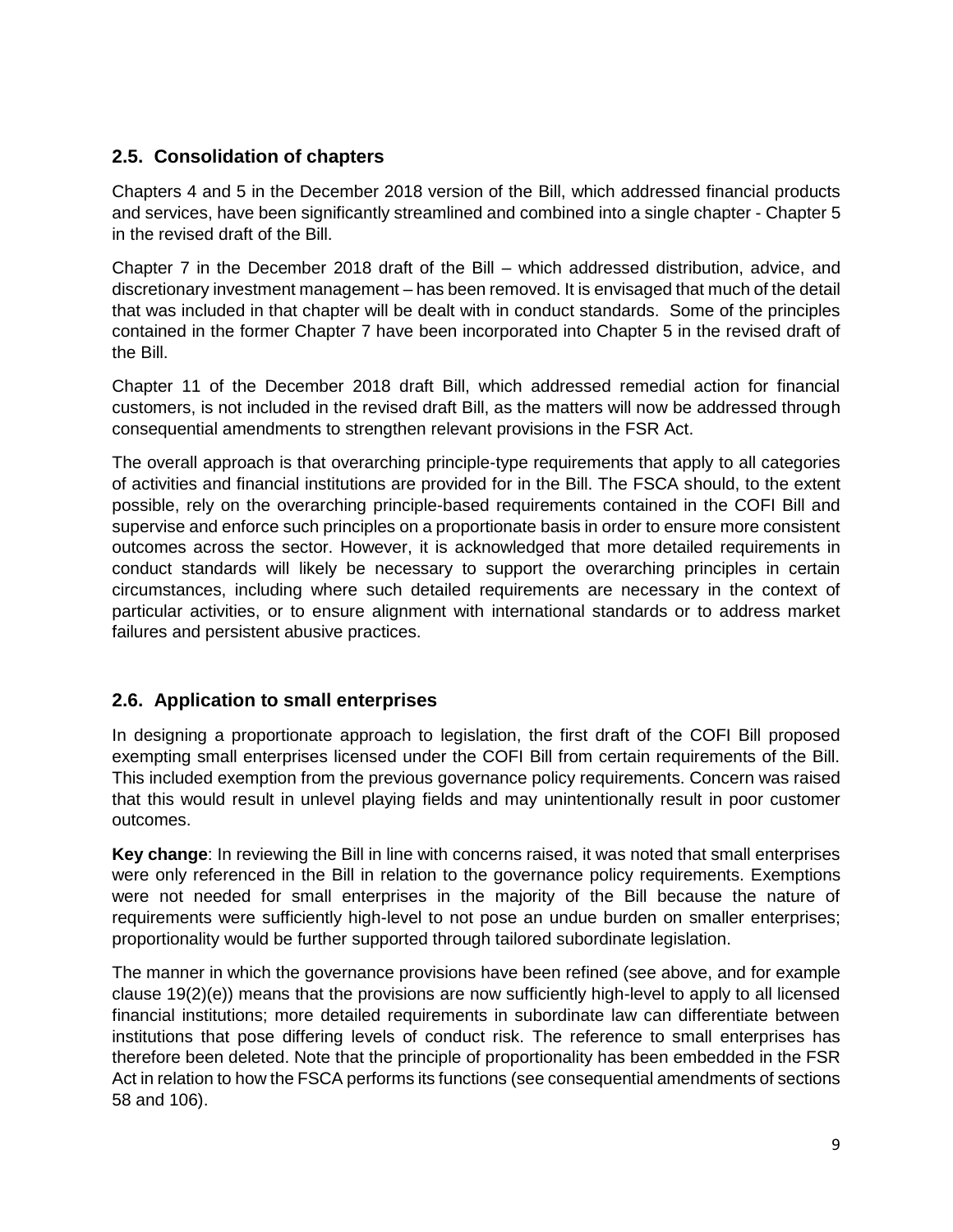# **2.7. Achieving transformation objectives**

An object of the FSR Act is the establishment of a regulatory and supervisory framework that promotes transformation of the financial sector. Accordingly, the first draft of the COFI Bill included transformation of the financial sector as an objective. As set out in the 2018 Explanatory Policy Paper, the first draft of the COFI Bill proposed that a financial institution be required as part of its governance arrangements to design, publish and implement a transformation policy that should satisfy the requirements of the Broad-Based Black Economic Empowerment (BBBEE) Act and the Financial Sector Code. Comments submitted in relation to transformation requirements questioned whether the provisions in the Bill were sufficiently enabling for the FSCA to achieve the objectives of transformation.

**Key change:** The revised draft of the COFI Bill takes steps to strengthen the transformation approach. Promoting transformation is made an explicit function of the FSCA in section 58 of the FSR Act, through consequential amendment to that Act. The COFI Bill requirements for a transformation plan (rather than policy) are retained and have been reworded to require the plan to more closely align to the achievement of tangible targets informed by the targets in the Financial Sector Code. The revised draft also allows for the FSCA to issue directives in relation to transformation plans and clarifies that the FSCA may use its supervisory and enforcement powers to ensure that a financial institution's governance frameworks – including in relation to transformation – are adequate and adhered to. The principle of proportionality embedded in the FSR Act and the COFI Bill is further intended to support transformation and competition objectives, for example by providing for progressive compliance (see for example also clause 7(1)(d) of the COFI Bill).

# **2.8. Consistency in referring to financial instruments**

Due to the fact that the FSR Act defines financial product and financial instrument distinctly, the COFI Bill makes references to financial products *and* financial instruments where appropriate. It was flagged that in some clauses, the reference to financial instrument may have been omitted.

**Key change:** The Bill has been revised to ensure that reference to financial instrument is included where appropriate. Given the nature of refinements made throughout the Bill, there may be instances where the reference to financial instrument is misplaced or has been unintentionally omitted, and commentators are encouraged to make note of these in submissions. Also, the definition of "financial instrument" has been amended in the FSR Act to ensure that securitisations in relation to credit are provided for.

# **2.9. Clauses relevant to retail financial customers**

The first draft of the Bill included clauses specified as applicable only to retail financial customers. While the Bill is intended to apply to financial institutions of all financial customers, the specified requirements were necessarily more stringent, applicable to institutions interacting with the relatively more vulnerable retail customer. Some commentators flagged certain clauses of the Bill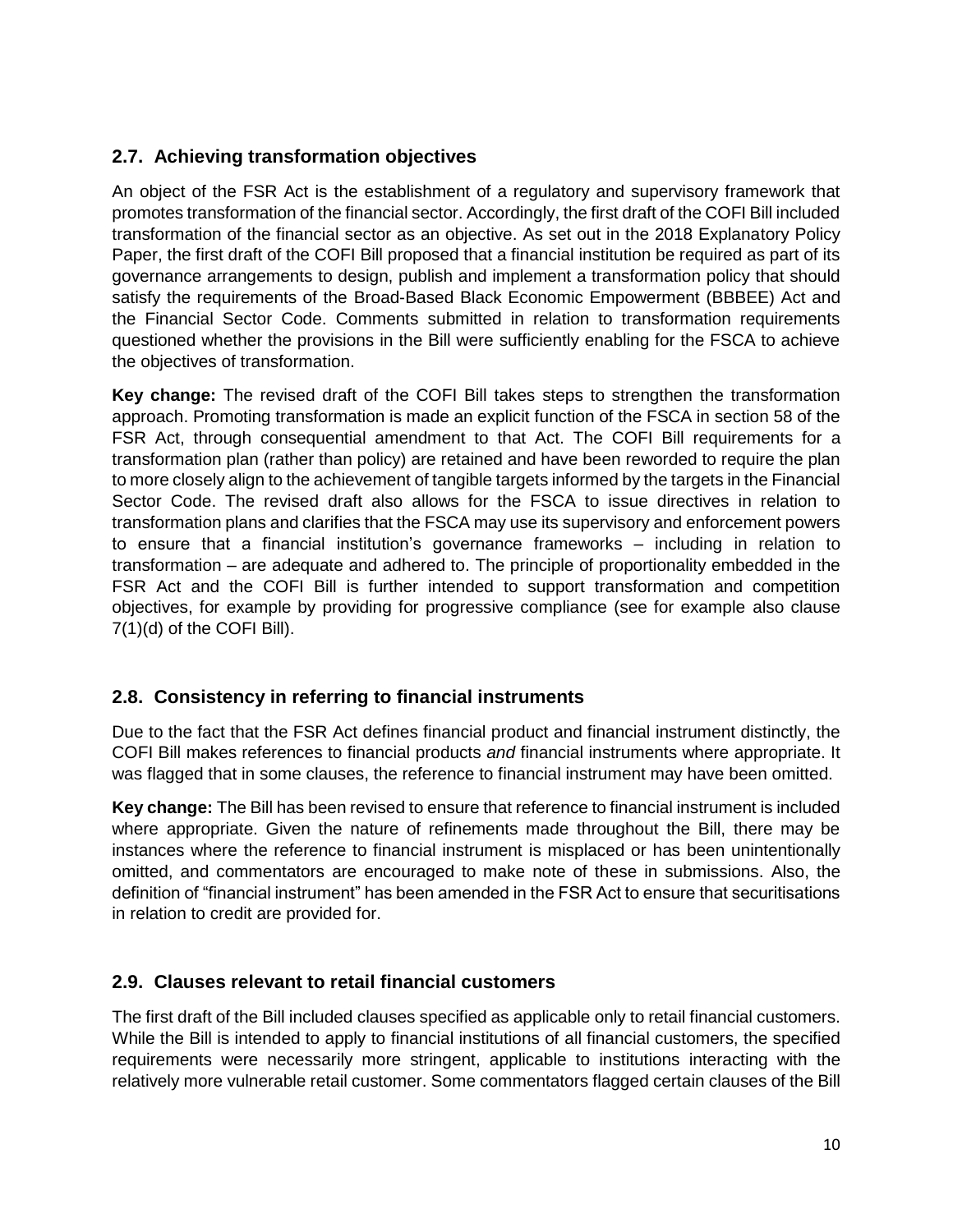which were not noted as specific only to retail financial customers, but which should not sensibly apply to the non-retail market.

**Key change**: A holistic review of the Bill has been undertaken to ensure that the necessary delineations of provisions applicable only to retail customers are in place. Also, Schedule 1 specifies which chapters of the COFI Bill apply for each authorised activity, and the application of chapters is determined by the level of conduct risk introduced by the activity taking the intended target market into account. Lastly, the FSCA is enabled to use conduct standards to further tailor the regulatory framework for different categories of financial customers (see clause 67(5) of the COFI Bill and Section 106(4)(b) of the FSR Act). The intention is to model the approach on that for professional clients adopted for OTC Derivative Providers under the FMA. This approach provides for a professional client to "opt out" of regulatory protections afforded, subject to prescribed checks and balances.

# **2.10.Completion of schedules of the Bill**

When the COFI Bill was published in 2018, it contained a placeholder for schedules which were intended to be included in the Bill, but which had not been fully completed. These schedules have now been finalised and are included in the Bill for comment.

- 2.10.1. **Activities requiring licensing**: Schedule 1 of the COFI Bill has been further considered and refined in line with comments (see section 2.3.4 of this document and technical considerations below for further detail in this regard).
- 2.10.2. **Institutional form schedule:** Schedule 2 of the COFI Bill contains the institutional form requirements for licensed entities. Where entities are regulated only by the FSCA, the institutional form requirement generally references the Companies Act. Where existing legislation prescribing institutional form requirements is present, the Schedule references such legislation. This is mainly applicable to entities that are regulated by another regulator such as the PA.
- 2.10.3. **Activities of representatives:** Schedule 3 of the COFI Bill sets out the activities which may be performed by a representative and the institutional requirements for such representative. A financial institution may only appoint a person as a representative for the activities listed in Schedule 3 and only if that person meets the institutional requirements. The effect of Schedule 3 is that where a person provides a Schedule 1 activity for or on behalf of a financial institution and that activity does not appear on Schedule 3 or the person does not meet the institutional requirements set out in that Schedule, it will have to obtain a license under the COFI Bill to perform that activity.

In addition, the exclusion of an arrangement between a financial institution and a person that acts as its representative has been removed from the definition of "outsourcing arrangement" as defined in section 1 of the FSR Act. The definition further has been amended to clarify that an arrangement between a financial institution and another person for the provision to, or for, the financial institution of a Schedule 1 activity that is integral to the nature of a financial product or financial service that the financial institution provides, or is integral to the nature of the market infrastructure,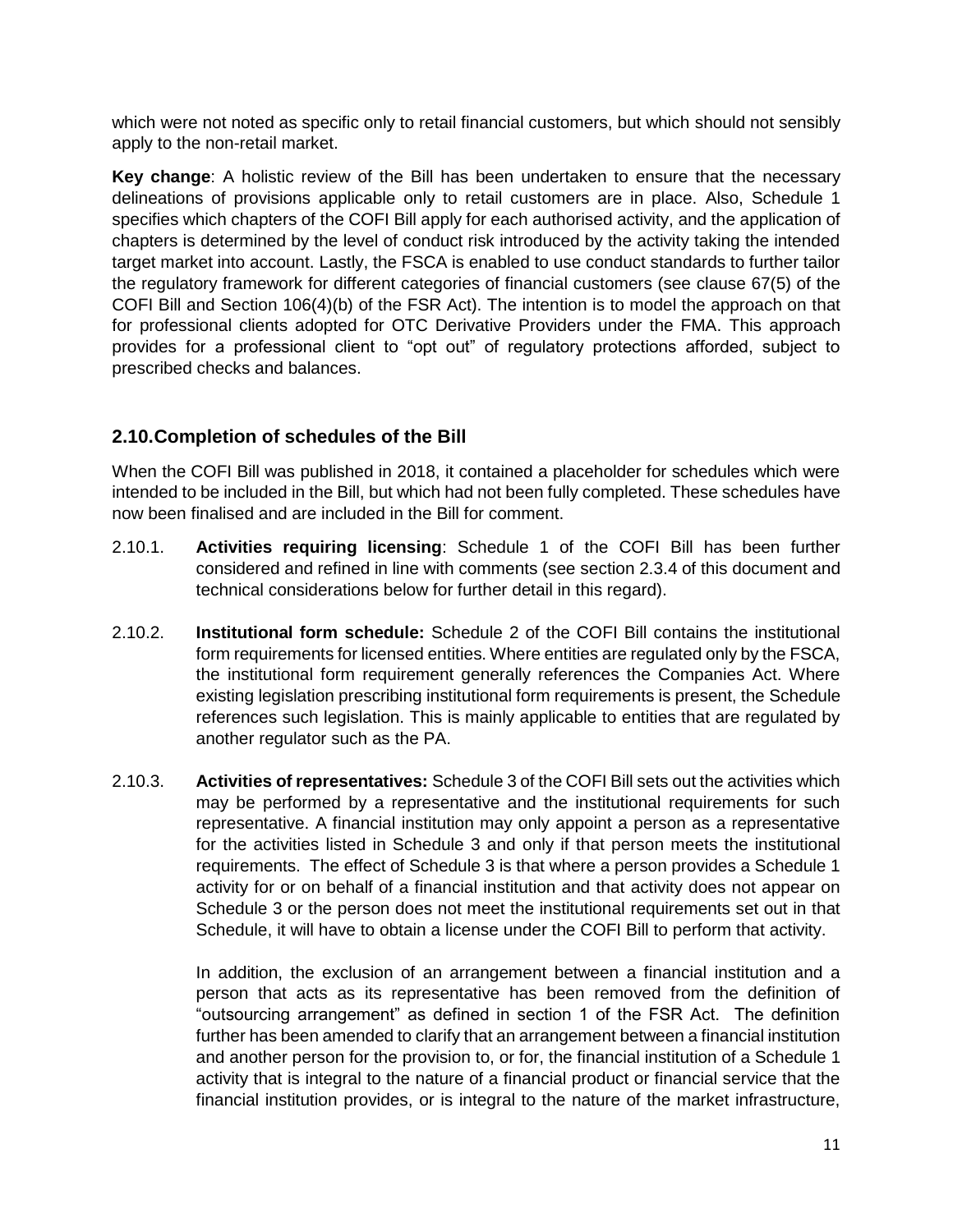will be regarded as an outsourced arrangement and all requirements relating to outsourced arrangements will be applicable.

The removal of the exclusion referred to above does not impact on representatives who are employed by the financial institution. However, other types of representatives, in addition to the representative specific requirements, will also be subject to any applicable outsourcing requirements. Any overlap of requirements will be addressed in standards.

<span id="page-11-0"></span>It is important to note that the institutional form as set out in Schedule may change depending on the finalization of the RDR review.

- 2.10.4. **Transitional licensing arrangements**: Schedule 4 on transitional arrangements in respect of licensing has been carefully considered and revised.
- 2.10.5. **Consequential amendments**: Schedule 5 has been substantially further populated and completed.

#### **3. Technical considerations: Medical scheme sector and the COFI Bill**

The FSR Act includes in its definition of a financial product "a health service benefit provided by a medical scheme as defined in section 1(1) of the Medical Schemes Act". The FSCA's and PA's full powers and duties under the FSR Act thus apply in respect of medical schemes. However, the Minister of Finance has determined that the Council for Medical Schemes (CMS) must exercise these powers until 31 March 2021, but with the concurrence of the FSCA in relation to conduct matters and the PA in relation to prudential matters. A task team has been established between NT, CMS, PA and FSCA to address issues of regulatory approach of the three regulators. While the first draft of the COFI Bill envisioned application of requirements in relation to medical schemes and medical scheme administrators, in light of the engagement taking place between regulators, and to avoid pre-empting the outcomes of this engagement, the revised draft of the Bill removes all reference to medical schemes and medical scheme administrators and therefore the Bill does not apply to these entities.

The status quo remains regarding the FSCA licensing and regulating the activity of "financial advice" and "sales and distribution" activities in relation to health benefits (i.e. medical schemes brokers). Changes to this approach can be considered in future once the work of the task team is concluded.

#### <span id="page-11-1"></span>**4. Technical considerations: treatment of retirement fund sector**

Following extensive internal and external engagements on the topic of the treatment of the retirement fund sector under the COFI Bill, the revised draft of the Bill proposes the following: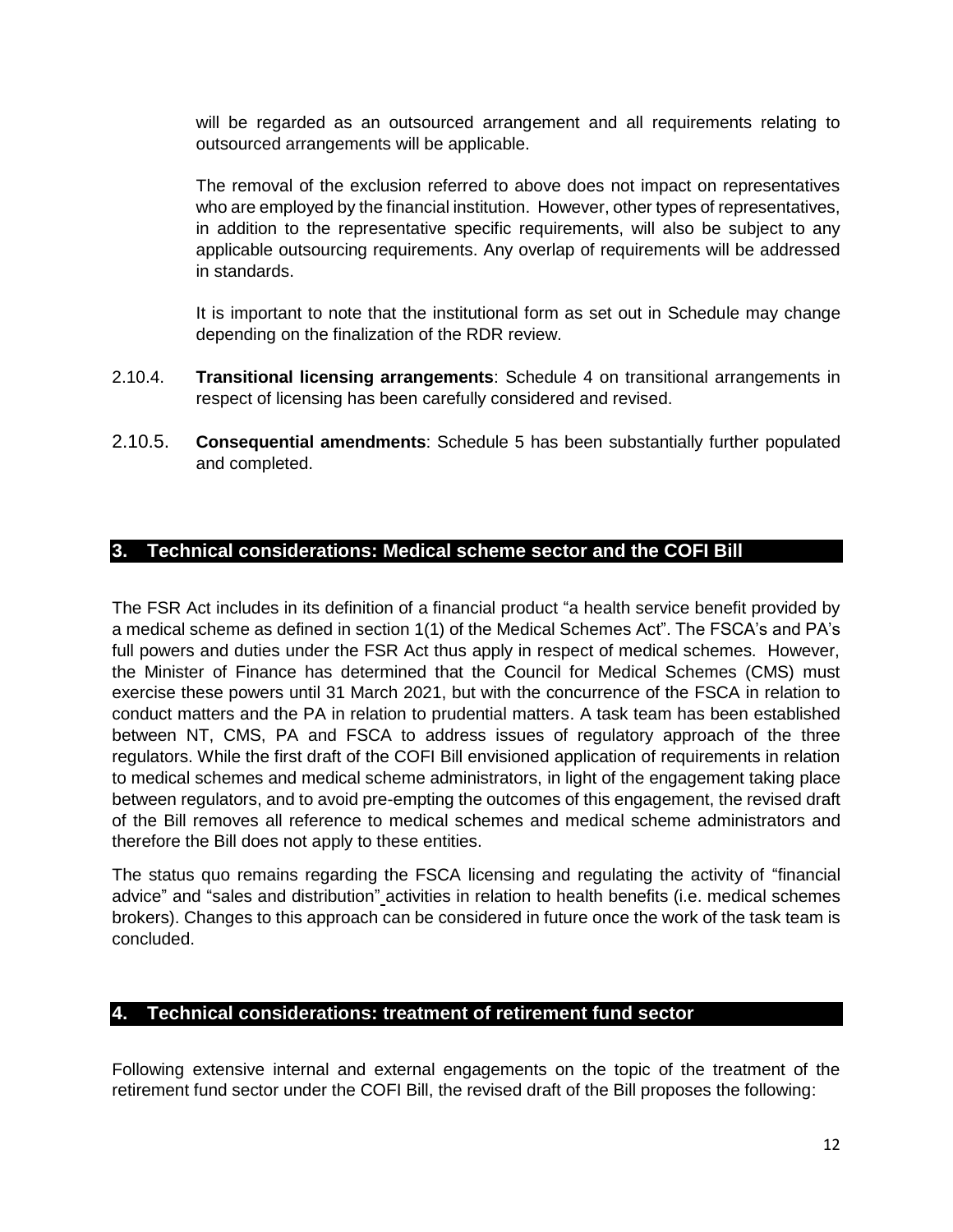# **4.1. Approach to commercially sponsored funds**

The revised draft of the COFI Bill defines "commercially sponsored fund" and "commercial sponsor".

A "commercially sponsored fund" is any retirement fund (see new definition in the COFI Bill) established by a "commercial sponsor", that establishes the retirement fund with the intent that the financial institution or other financial institutions in its group (associates) will provide financial products or financial services to the fund, once established, or its members. (Only a licensed financial institution as defined in the FSR Act may be a commercial sponsor.)

To limit confusion and ambiguity, the term "sponsor" is limited to the context of a commercial sponsor. The term is not and should not be used in relation to employers, unions, or other entities that establish retirement funds.

A "commercially sponsored fund" is not one of the types of retirement funds. Various types of retirement funds can be commercially sponsored.

The COFI Bill has very limited application to the sponsor in its capacity *as sponsor*. Once the commercially sponsored fund is established, the ongoing activities performed by the sponsoring entity (which is itself a financial institution) in respect of the fund are activities which are regulated under other provisions of the COFI Bill – e.g. provision of financial products or financial services (such as providing insurance policies or other financial products to the funds; discretionary investment management for the fund; benefit administration for the fund; advice to the fund or its members; etc.).

Further, while the rules of commercially sponsored funds often provide that the sponsor may nominate one or more of the trustees of the fund, once these trustees are appointed they are subject to the current Pension Funds Act (and future COFI Act) provisions regulating trustee conduct – they are not acting in the capacity of *sponsor*, but in the capacity of *trustee*. In light of the above, the activity of sponsoring a commercial fund does not need to dealt with as an activity requiring COFI Bill authorisation / licensing, and does not need to be defined in COFI Bill as a licensed activity.

Instead, the only situation in which the COFI Bill needs to directly refer to the commercial sponsor, is to deal with activities in the period prior to the actual registration of the fund. The COFI Bill thus provides that obligations imposed on a financial institution in relation to a commercially sponsored fund, applies equally where the financial institution is providing the product or service concerned in relation to a "to-be-established" fund in its capacity as commercial sponsor of that fund. For example, where an insurer sponsors a commercially sponsored fund, and designs financial products that will be held by that fund, the insurer will need to comply with the COFI Act product design requirements, notwithstanding the fact that the financial customer concerned (the fund) has not yet come into existence. Although the insurer is, in this example, in any event subject to the product design requirements *in its capacity as a product provider*, it should be beyond doubt that these requirements also apply where the insurer is also acting as *sponsor*. This is therefore largely an "avoidance of doubt" approach.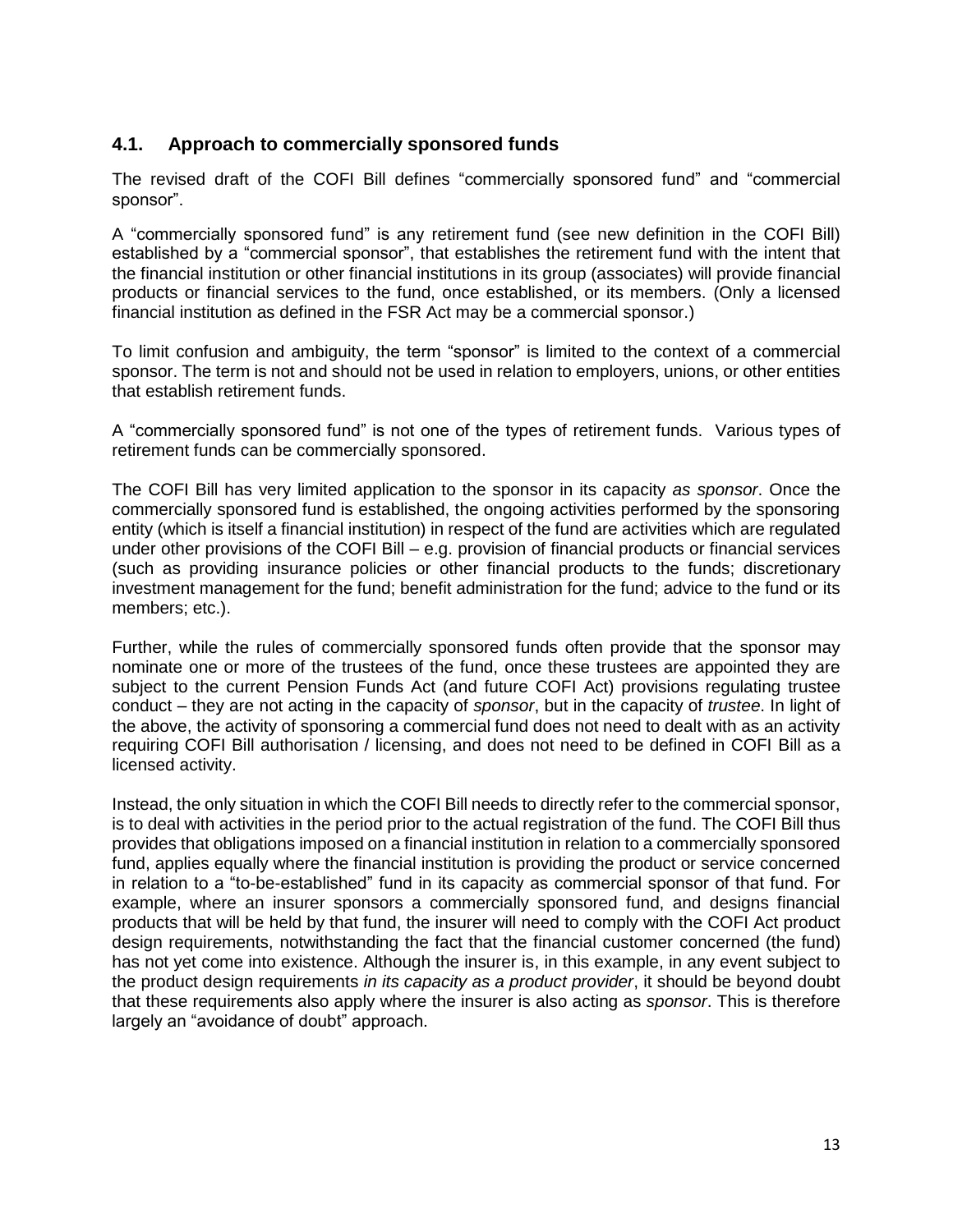# **4.2. Approach to trustees, employers, principal officers**

The revised draft of the COFI Bill removes the proposal that retirement fund trustees require a licence under the COFI Bill. Instead, the Bill now contains appropriate enabling provisions for setting conduct standards in relation to trustees regarding eligibility criteria, fit and proper requirements and governance. Moreover, different conduct standards may be applied for different types of funds and different types of trustees. (Trustee and other retirement fund governance related requirements will largely migrate from the PFA to COFI Bill).

Employers will be regarded as "supervised entities" for FSR Act and COFI Bill purposes, in relation to their obligations as currently provided for in section 13A of the Pension Funds Act. This will require a change to the definition of "supervised entity" in the FSR Act as proposed through consequential amendments through the COFI Bill. Employers are defined as "supervised entities" for purposes of Chapters 7, 9, 10 and 13 of the FSR Act, so that those powers may be exercised in relation to the obligations of employers.

In order for the COFI Bill provisions applicable to "key persons" to apply to principal officers and deputy principal officers of retirement funds, a consequential amendment is proposed to the definition of key persons in the FSR Act, to include principal officers and deputy principal officers of retirement funds.

# **4.3. Approach to benefit administrators and self-administered funds**

The revised COFI Bill now requires that a retirement fund that performs its own benefit administration should be authorised for the licensing activity of benefit administration in addition to the activity of providing a financial product (item 5.b on Schedule 1). This is to ensure that the current regulatory gap in respect of self-administered funds is closed, as s13B of the Pension Funds Act only applies to third party administrators.

Retirement fund benefit administrators, previously known as section 13B administrators, will be subject to the requirements in the Bill as "third-party retirement fund administrators" (item 5.c on Schedule 1). The regulation of retirement fund benefit administration is accordingly removed from the Pension Funds Act to the COFI Bill framework (section 13B is set to be repealed).

# **4.4. Treatment of asset consultants**

After consultation and inputs, including from the FSCA, it was agreed that the services of asset consultants should be captured by the definition of "advice" in the COFI Bill; asset consultants will thus be required to be licensed for the "advice" activity. This is necessary to close the current loophole where some asset consultants argue that their services fall outside the ambit of the FAIS Act because their recommendations do not necessarily relate to a "financial product" as defined (e.g. where they recommend general investment strategies, or where their services entail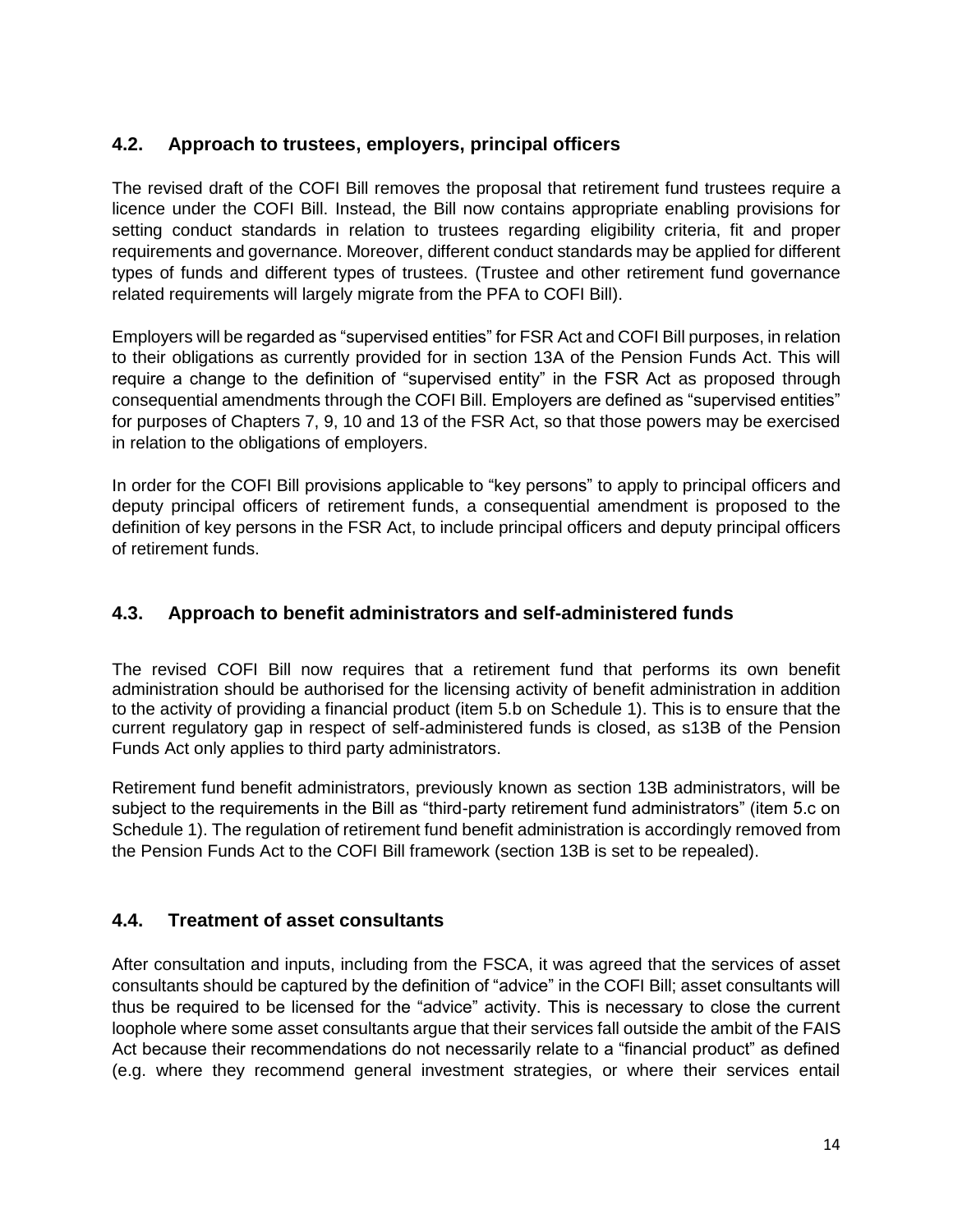manager selection, rather than actual products). See the definition of "financial advice" in Schedule 1 in this regard.

# **4.5. Approach to public sector retirement funds**

As proposed in the first draft of the COFI Bill, public sector retirement funds established in terms of legislation will be included in the definition of retirement funds. This means that such funds will be subject to conduct requirements, and their customers will be permitted to lodge complaints with the Pension Funds Adjudicator.

# **4.6. Consequential amendments to the Pension Funds Act**

Consequential amendments have been proposed to the Pension Funds Act to address provisions that are better placed in the COFI Bill framework. Also, as indicated in section 2.1 in this document, amendments to the Pension Funds Act improve alignment with the COFI Bill, introduce a centralised unclaimed benefits fund, and make other technical refinements in support of strengthening the protection of pension fund members.

Notably, the term "retirement fund" will replace the term "pension fund" in the COFI Bill as the overarching term for the various types of regulated funds. This is recommended as a "pension fund" is only one type of regulated retirement fund, and it is therefore confusing to also use "pension fund" as the overarching term.

For alignment with the above, through consequential amendments, the Pension Funds Act is proposed to be renamed the Retirement Funds Act, and the definition in that Act of a "pension fund organisation" will be replaced with a definition of "retirement fund". In addition the definitions of the different types of "retirement funds", namely "pension fund", "pension preservation fund", "provident fund", "provident preservation fund", "retirement annuity fund" and "unclaimed benefit fund" have been updated to provide a description of what the funds do rather than referring to the Income Tax Act.

Amendments to other legislation that currently refers to the "Pension Funds Act" has also been included in the consequential amendments, but further analysis will be undertaken to ensure that all relevant references to "Pension Funds Act", "pension funds" and "pension fund organisation" in other legislation are appropriately amended.

It is noted that the Income Tax Act and relevant other items of legislation establishing or defining specific retirement funds, should also appropriately cross-reference the Pension Funds Act and COFI Bill definitions. However, those amendments will need to be effected to tax legislation through the annual taxation amendment legislation.

The purpose of capturing all of the current fund type definitions in the Pension Funds Act is not because the COFI Bill treats all of these fund types differently in the primary law, but will ensure that the Bill enables the setting of different conduct standards for different types of funds.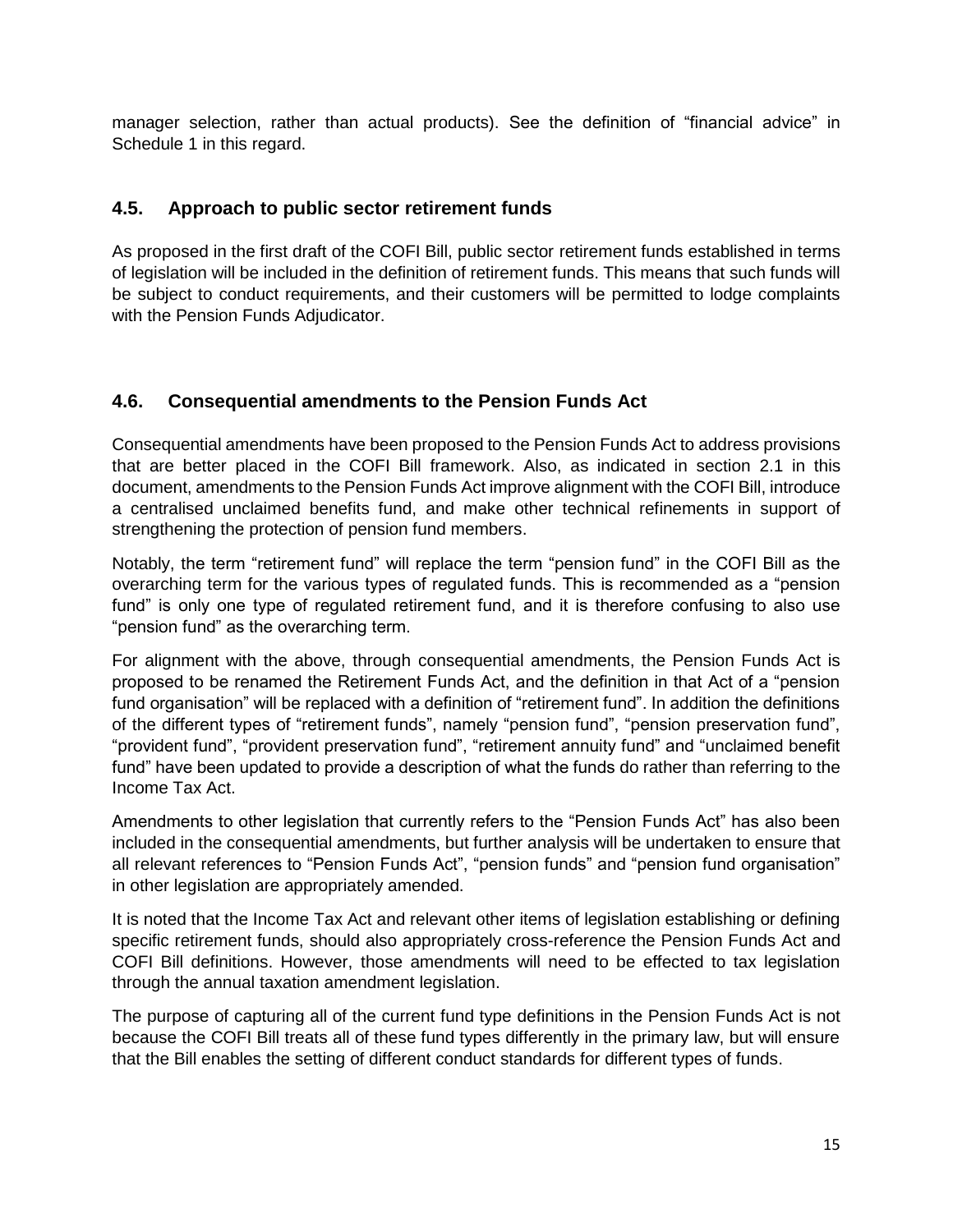#### <span id="page-15-0"></span>**5. Technical considerations: payment services**

The first draft of the COFI Bill noted that further consideration would be given to the issue of payment service regulation, particularly to align with the concurrent review of the NPS Act.

# **5.1. Clarifying the scope of payment services**

A national payment system (NPS) broadly encompasses the total payment process from payer to beneficiary, and includes all the systems, mechanisms, institutions, agreements, procedures, rules and laws that come into play from the moment an end user – using a payment instrument – issues an instruction to pay a beneficiary/recipient, through to the final interbank settlement of the transaction in the records of the central bank i.e. when the funds are received by the beneficiary/recipient. It enables parties to conclude financial transactions, which is core to the smooth functioning and growth of the economy.

Therefore, the NPS comprises everything across the payment cycle from pre- to post transaction, and all providers / role-players involved across that chain; in other words, any entity or person involved in making a payment happen.

A payment service is a sub-set of the NPS activities.

# **5.2. Approach to definitions**

To ensure alignment across the governing laws, it is proposed that the definition of payment services will be provided in the new NPS Act, against which the COFI Act will cross-reference. Noting however that the new NPS Act is itself still being developed, this will require careful coordination over time. The existing NPS Act may need to be amended with the new definition as an interim measure.

The definition of payment service in the FSR Act and NPS Act will also need to be aligned.

It is intended that a payment service will be a service provided to financial customers to ensure a payment happens, excluding activities related to clearing and settlement. It should accommodate banks and non-banks, as per the NPS Policy Review. Generally, this then means the "front end" of the national payment system i.e. financial customer facing activities in the NPS.

#### **5.3. Licensing, regulating and supervising payment services**

While it is envisaged that a payment services provider will need authorisation from the FSCA in addition to the SARB to operate, the systemic nature of the NPS means that the SARB will have the ultimate decision regarding certain critical supervisory matters like the withdrawal of a licence.

The FSCA can set and supervise conduct standards in order to ensure the protection of financial customers.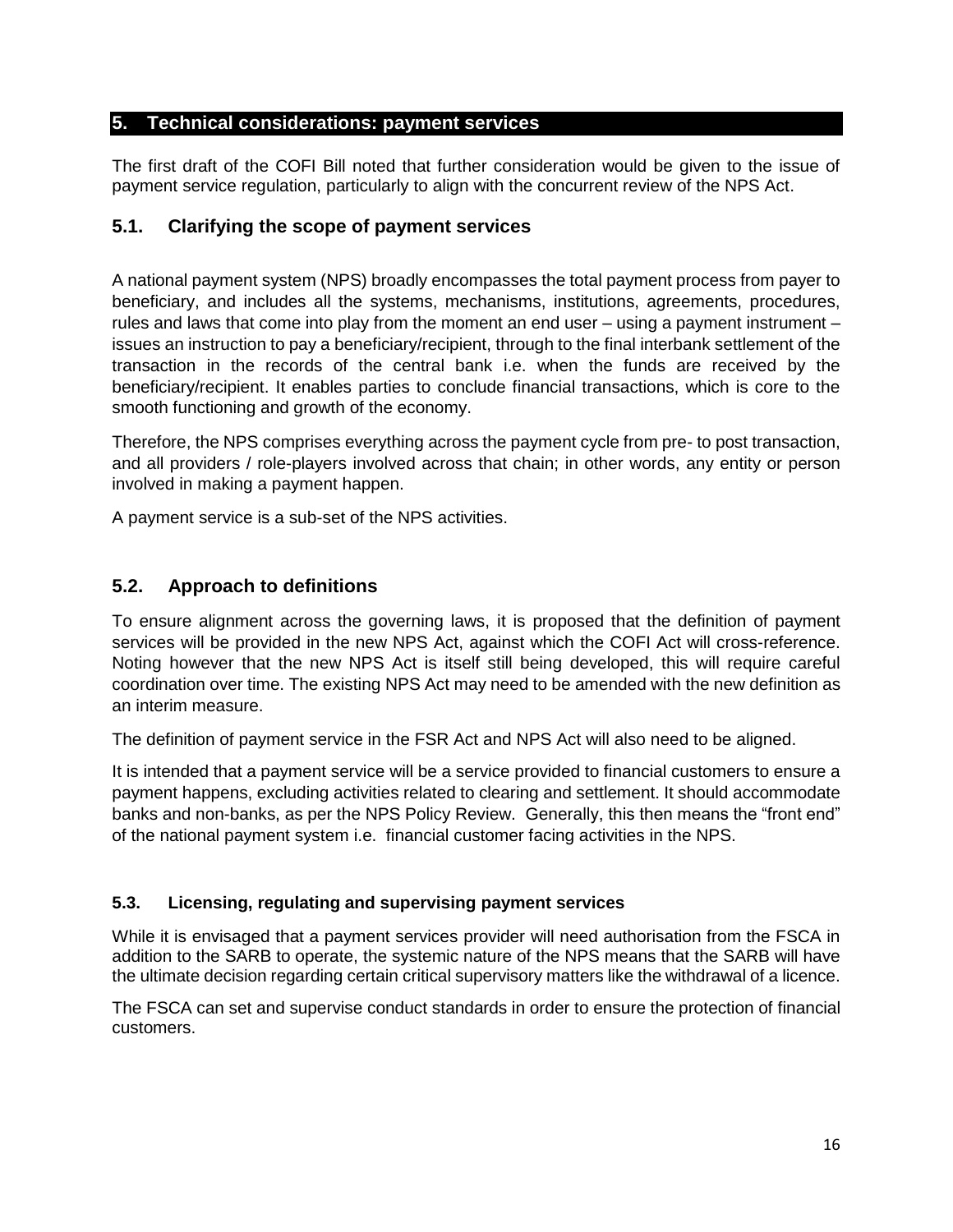# **5.4. Clearing**

Clearing refers to the process of transmitting, reconciling and, in some cases, confirming transactions prior to settlement, potentially including the netting of transactions and the establishment of final positions for settlement. Sometimes this term is also used (imprecisely) to cover settlement. For the clearing of futures and options, this term also refers to the daily balancing of profits and losses and the daily calculation of collateral requirements.

Entities operating in this space include Payment Clearing House (PCH) System Operators (SOs) and Clearing Participants. Clearing rules refer to the rules governing the relationships between the clearing members, and how the clearing members interface with the physical system (hardware/software/infrastructure).

While the clearing rules mainly ensure the safety, integrity, stability and efficiency of the NPS, the FSCA believes that these rules also determine practices amongst clearing members that can harm customers.

Given that primary purpose of the clearing rules are to ensure the efficiency, integrity and stability of the NPS, and that these rules are highly technical in nature, it is proposed that responsibility for the issuing and oversight of these rules sits with the SARB. It follows that licensing of PCHs sits solely with the SARB as well. However, certain rules, which reflect a particular design approach for the system, can have a material impact on customer outcomes.

The following is proposed, and does not impact the COFI Bill at this stage:

- The FSCA remains primarily responsible for protecting financial customers by promoting their fair treatment, across the financial sector and including the NPS; this duty for the FSCA in respect of the NPS will need to be made clear in the NPS Act.
- The SARB remains the licensing and supervisory authority for clearing in the NPS. Drafting in the new NPS Act should consider adding a role for the SARB to assist the FSCA in promoting the fair treatment of financial customers.
- The FSCA should monitor customer outcomes that may be impacted by practices in the clearing environment, and in doing so, may request information about practices in the clearing environment from financial institutions; such requests should be directed through the SARB.
- The FSCA should make recommendations to the SARB regarding aspects of clearing that may need change.

# **5.5. Settlement**

Settlement refers to the discharge of settlement obligations, which in turn refers to an indebtedness that is owed by one settlement system participant to another as a result of one or more settlement instructions.

It is agreed that there may be little or no matters impacting customer outcomes in the settlement environment. Therefore, it is proposed that the FSCA does not licence or set conduct standards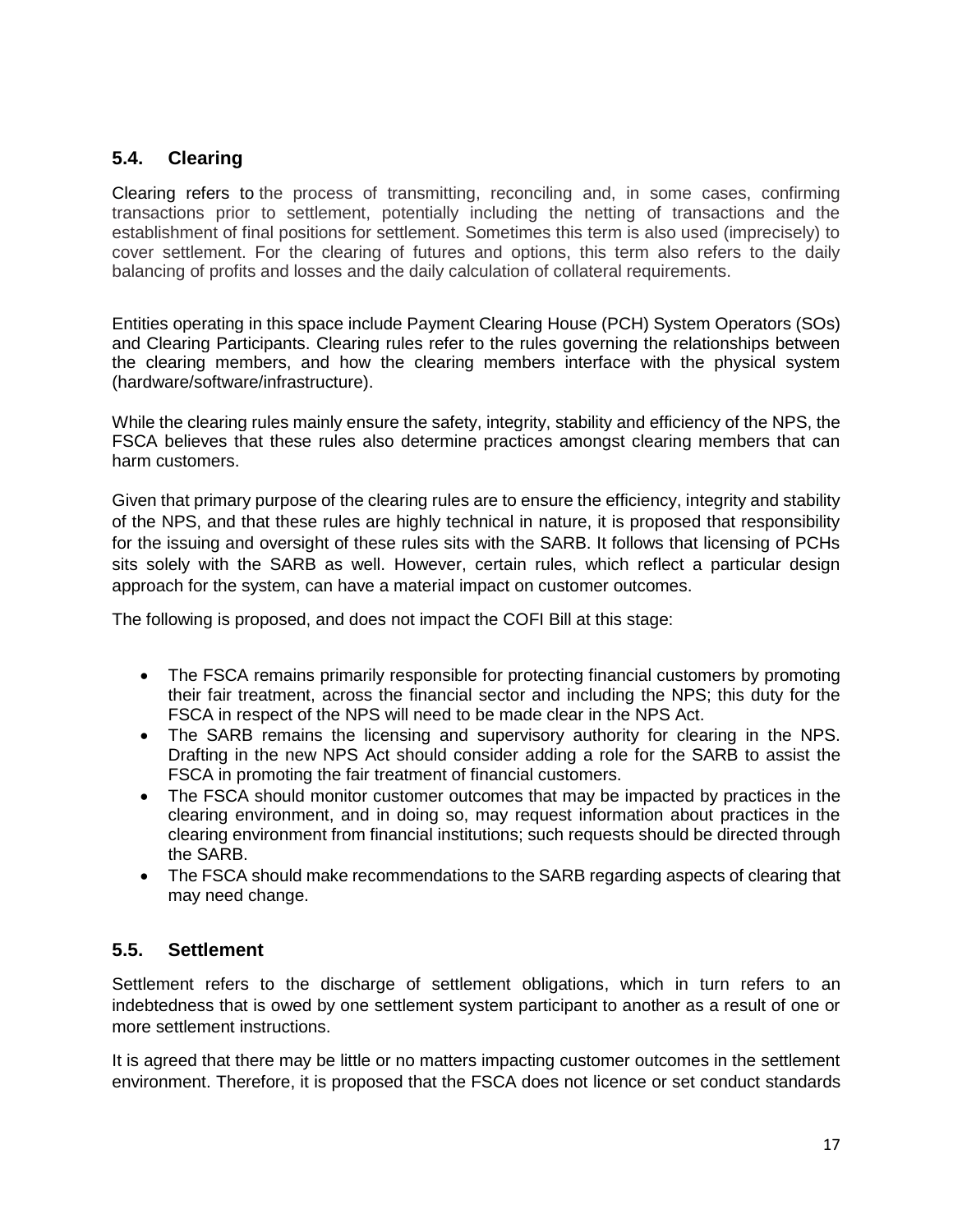for this activity. Similar to the clearing environment, it is proposed that more information regarding practices by financial institutions in settlement may be requested by the FSCA through the SARB.

#### <span id="page-17-0"></span>**6. Technical considerations: credit and debt collection services**

The COFI Bill has been revised to give effect to the approach taken to credit regulation under the FSR Act. Accordingly, the chapter on culture and governance applies to credit providers. Further, financial services provided in relation to a retail credit agreement are captured in the licensing schedule (Schedule 1).

Schedule 1 thus provides as follows:

- "providing a financial product" includes a credit product, however the application of requirements in the COFI Bill is limited to matters of culture and governance i.e. Chapter 4.
- "sales and execution" in relation to retail credit products is a financial service and an authorised activity.
- "financial advice" in relation to retail credit products is a financial service and an authorised activity.
- "debt collection service" is defined to mean the collection of debt originating from a credit agreement; this includes the collection of debt originating from incidental credit, where such is done as a business. This is in line with the scope of debt collection in the FSR Act.

Transitional arrangements in Schedule 4 of the COFI Bill will enable the FSCA to bring in different categories of financial institutions at different phases. For example, banks and vehicle asset financing companies may be prioritised and brought into the framework as a first step.

In line with strengthening the alignment of approaches between regulators with jurisdiction in the financial sector (as discussed above), the COFI Bill proposes amending the FSR Act to allow the FSCA to enter into an MOU with other regulators of financial institutions, like the Council for Debt Collectors (the FSCA and NCR already have an operational MoU). Through the FSR Act, the FSCA will also be enabled to delegate powers to these other regulators, and take those regulators own powers and approaches into account when designing its licensing, regulatory and supervisory frameworks (see section 10.1). This will allow for a consistent and streamlined application of market conduct requirements in the debt collection and retail credit space. Engagements between the regulators in this regard are ongoing.

# <span id="page-17-1"></span>**7. Technical considerations: financial markets and the COFI Bill**

The potential for overlap between the revised draft COFI Bill and envisaged new financial markets legislation was the subject of ongoing discussions during the process of refining the COFI Bill. As a result, activities defined in Schedule 1 of the Bill (Licensing Schedule), capture certain activities currently regulated in terms of the FMA. These include for example activities performed by authorised users, participants and OTC Derivative Providers, as well as new activities proposed to be regulated from a conduct perspective through the 2018 Financial Markets Review and the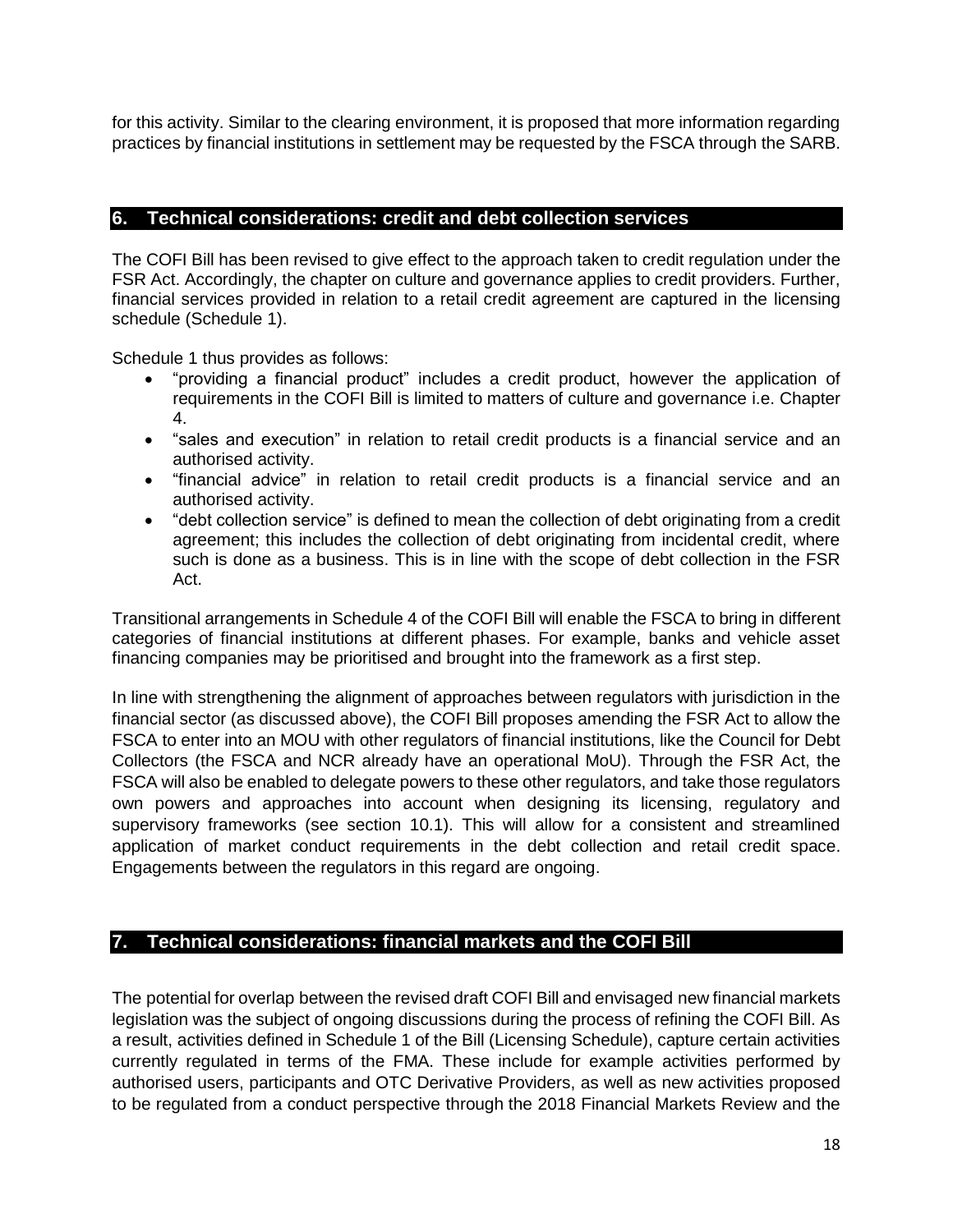review of the FMA, explained in the National Treasury workplan for proposed structural market reforms: "*Building Competitive Markets for Innovation and Growth*" (hereafter referred to as the FMA Review).

Taking these recommendations into account, the COFI Bill aims to reduce legal fragmentation and accommodate all financial institutions (i.e. those that operate across the retail, institutional and wholesale spectrum) to mitigate the risk of regulatory arbitrage whilst allowing for regulatory proportionality.

NT is mindful of the potential for overlap and duplication between the COFI Bill and FMA, and as such the exercise to determine the extent and scope of FSCA responsibilities in relation to financial market activities in the COFI Bill vis-a-vis the new FMA are ongoing and subject to further engagement.

Financial market activities that are proposed to be licensed activities in terms of the COFI Bill are:

- Trading: Schedule 1 item 2.a "Sales and execution"
- Advice in relation to trading: Schedule 1 item 3 "Financial Advice"
- "Underwriting and placement": Schedule 1 item 9.a
- Custody and administration: Schedule 1 item 9.b "Custody and administration service"
- Providing OTC derivatives: Schedule 1 item 9.c "Providing over-the-counter derivative instruments"
- Providing other OTC instruments: Schedule 1 item 9.d "Providing other over-the-counter financial instruments"
- "Providing a benchmark": Schedule 1 item 9.e
- "Credit rating services": Schedule 1 item 9.f
- "Third party treasury management": Schedule 1 item 9.g.

# **7.1. Credit Rating Services Act**

A dedicated CRS chapter has been included in the new draft of the Bill. The chapter essentially mirrors the regulatory approach currently taken in the Credit Rating Services Act. Cross-cutting powers and requirements relating to licensing and standard-setting are brought into the FSR Act to reduce fragmentation and repetition. Some further amendments to provide clarification or to address international developments relating to the regulation of rating agencies are also included.

One particular aspect for consideration is the inclusion of "sovereign rating" in the definition of credit rating. Noting that it has already been the practice of the FSCA to consider sovereign ratings as a credit rating, this amendment is intended to give legal certainty, meet international standards and best practice, and in doing so ensure that South Africa continues to satisfy equivalence criteria of the EU securities regulator, the European Securities and Markets Authority (ESMA).

#### **7.2. Definition of 'financial instruments' and 'securities'**

Comments submitted on the COFI Bill proposed that the definitions of 'financial instruments' in the FSR Act and 'securities' in the FMA should be aligned. As indicated above, there are distinct definitions of financial products and financial instruments in the FSR Act. "Securities" as defined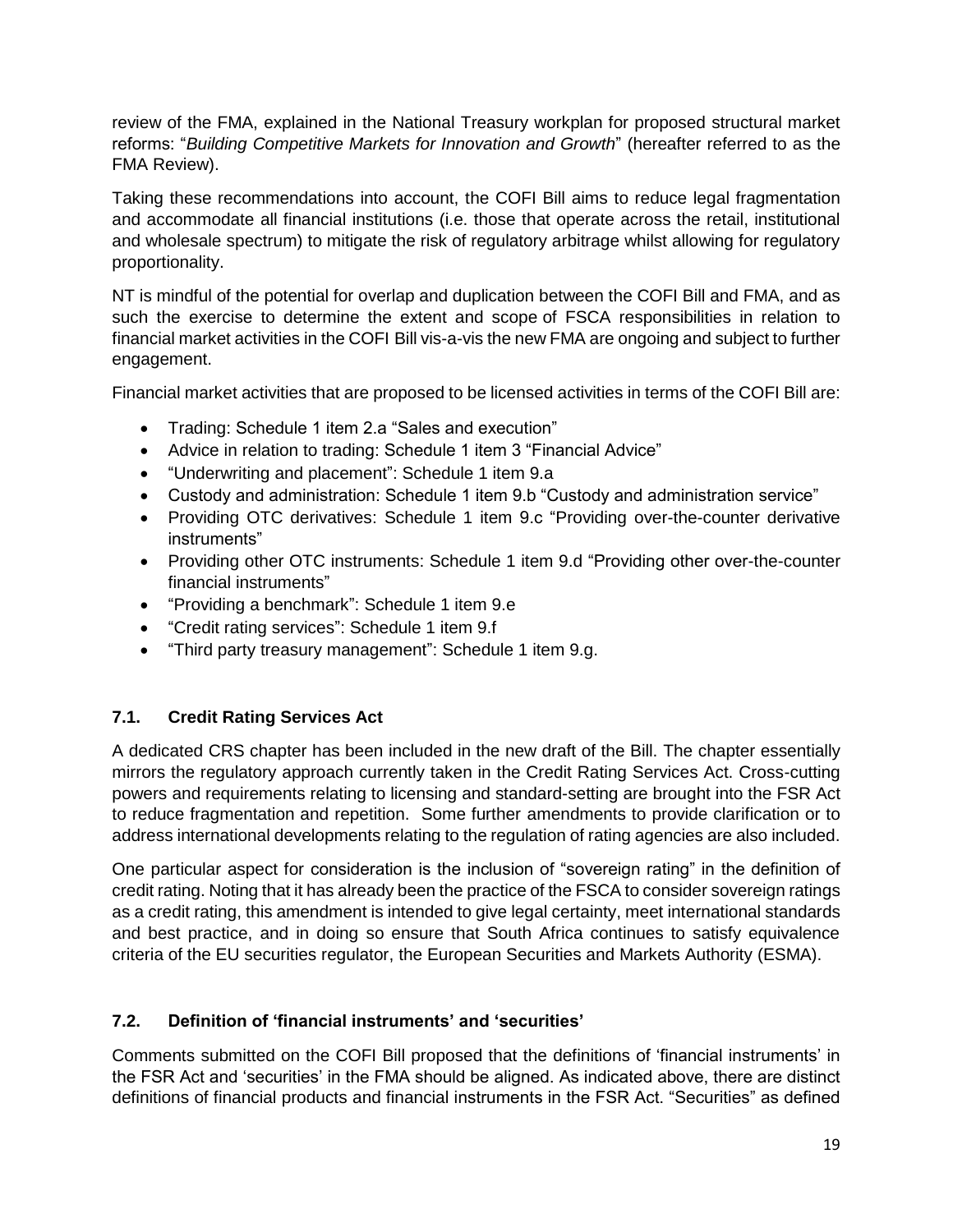in the FMA captures financial instruments excluding money market securities, but includes participatory interests in CISs, which are defined as financial products under the FSR Act. As such it is not possible at this stage to completely align the two definitions. A slightly refined definition is however proposed to the definition of "financial instrument", including making certain that securitisations in relation to credit are captured. This definition may be further refined as a result of further consultation on the Bill, and to include, among others, other instruments such as crypto assets. It is expected that these definitions will be more fully aligned over the FMA Review.

# **7.3. Trading**

The definition of trading was reconsidered. It was decided that the inclusion of the phrase 'the use of or using of the trading system or infrastructure of an exchange to buy or sell listed securities' is overly restrictive and inconsistent with the more flexible activity-based approach embedded in the COFI Bill and proposed through the FMA Review.

It was therefore agreed to delete this part of the definition of trading. The remainder of the elements of this activity are then fully captured by the definition of "sales and execution" in the Schedule. It is therefore not considered necessary to define this activity separately, however further engagement should take place in this regard.

Authorised users of an exchange may be captured by both the "sales and execution" and "financial advice" definitions of Schedule 1 and will accordingly be required to be authorised under the Bill for those activities, in addition to being authorized by any exchange that it wants to trade on. This is consistent with the recommendation in the Financial Markets Review that all market participants should be subject to the same conduct requirements, for example relating to being fit and proper, irrespective of the market. This means that the FSCA should replace the market infrastructures in setting regulatory standards in this regard. It can be likened to a broker obtaining first a passport from the FSCA and then a visa from an exchange/s in order to perform activities in the formal financial market. Notwithstanding these proposed changes to the self-regulatory model in South Africa, it is envisaged that self-regulation (in some form) in the formal markets space will be generally retained, subject to the outcomes of the FMA Review underway.

# **7.4. Trading for own account**

Concerns related to the inclusion of "trading for own account" in the definition of trading, or proprietary trading, proposed that regulating such an activity in and of itself is not appropriate. It was also noted that the FMA contains provisions relating to market abuse. Furthermore, views were expressed that prudential regulation would more appropriately apply to financial institutions holding assets relating to its obligations to financial customers on balance sheet and dealing in client assets.

However, in line with recommendations made by the Financial Markets Review and FMA Review, which looked to international standards and best practice, it is important that conduct risks pursuant to proprietary trading need to be specifically addressed. Trading for one's own account has been removed as an element of the trading activity but will be subject to the culture and governance requirements in Chapter 4, to ensure that conduct risks are suitably considered by the financial institution and addressed. It is however noted that other jurisdictions, for instance the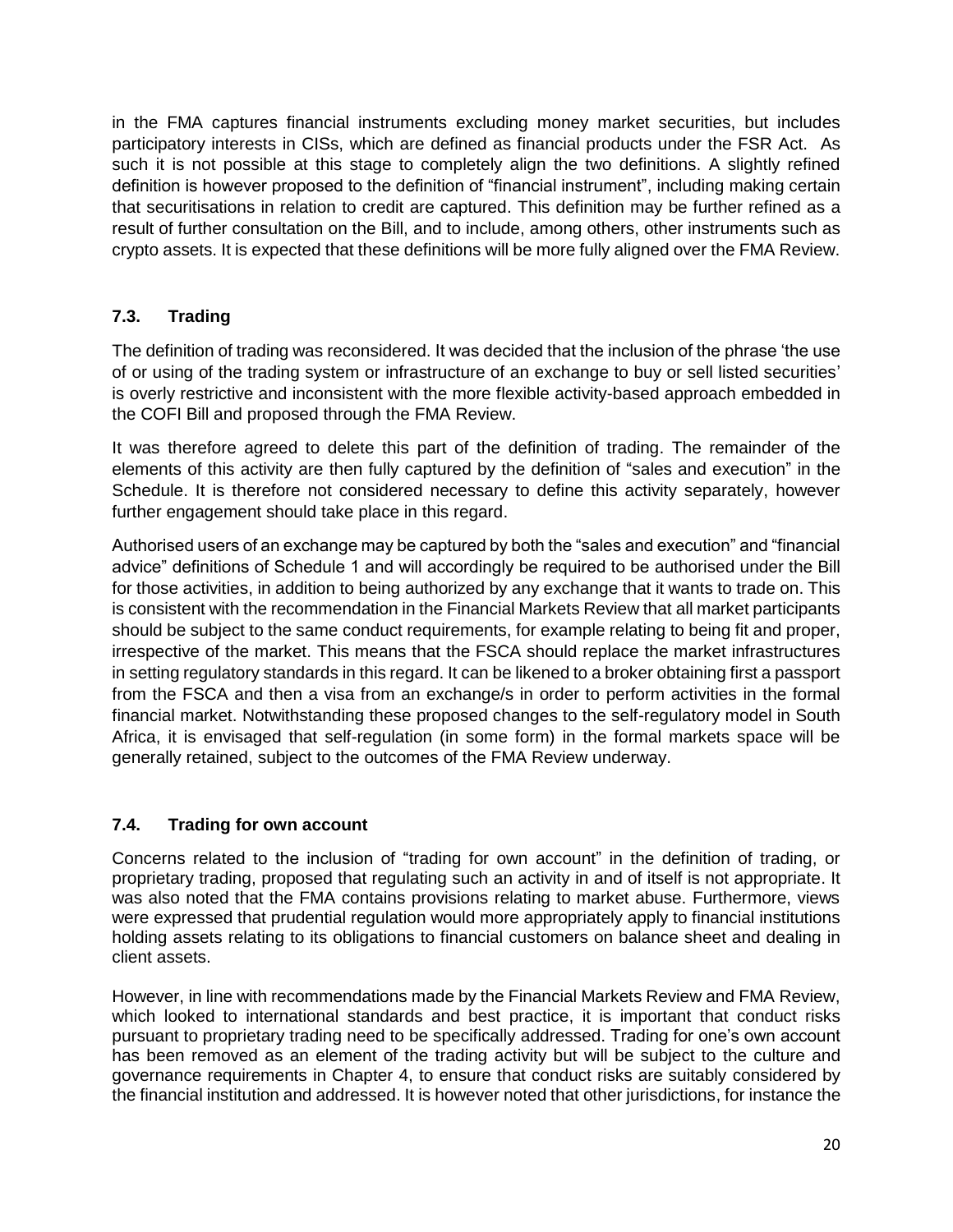EU, license this activity, and the FMA Review has proposed that South Africa in general mirrors MiFiD II, meaning that the COFI Bill approach will be the subject of ongoing engagement.

# **7.5. Definition of 'financial institution' including market infrastructure**

Comments noted that the COFI Bill definition of financial institution should align with the definition used in the FSR Act, as disparate definitions could lead to arbitrage and negative consequences. It was proposed that transitional provisions should rather be included to state that until the FMA Review is finalized, the COFI Bill provisions will not apply to market infrastructures.

In response, it is considered legally permissible for the definition of "financial institution" to be restricted in the COFI Bill to exclude market infrastructures. The intention is for the market infrastructures to be excluded from the COFI Bill as they will continue to be licensed and regulated by the FSCA in terms of the FMA, and having an entity licensed twice by the same regulator i.e. the FSCA for the same activity may be unnecessarily onerous and cumbersome. It could be considered however that market infrastructures be required to comply with specified obligations in the COFI Bill, especially Chapter 4 on Culture and Governance. Comments would be appreciated in this regard.

# **7.6. ODP as a licensed category; provider of financial instruments**

It was initially proposed that ODPs and "providers of other over-the-counter financial instruments" would be regulated as providers of financial instruments. Comments however proposed that ODPs should be regulated separately. Concerns were also raised that the General Application of the COFI Bill (clause 4) does not refer specifically to providers of financial instruments, and that there was no definition in either the COFI Bill or the FSR Act of "providers of financial instruments".

After consideration it was decided to include ODPs and "providers of other over-the-counter financial instruments" as separate licencing activities under the Financial Markets activity in the COFI Bill.

# **7.7. Clearing and settling**

It was decided that clearing and settlement will not be included as activities in the licensing schedule of the COFI Bill. These activities will continue to be regulated in terms of the FMA and under the revised financial markets legislation, possibly subject to Chapter 4 on Culture and Governance. Comments would be appreciated in this regard.

# **7.8. CSDPs**

Concerns were raised that there is currently a fragmented approach across the financial sector in relation to custody and administration, in terms of both regulatory requirements and supervision and enforcement. The services rendered by participants of a central securities depository were carefully considered to understand what they entail. It was decided that it is important to have a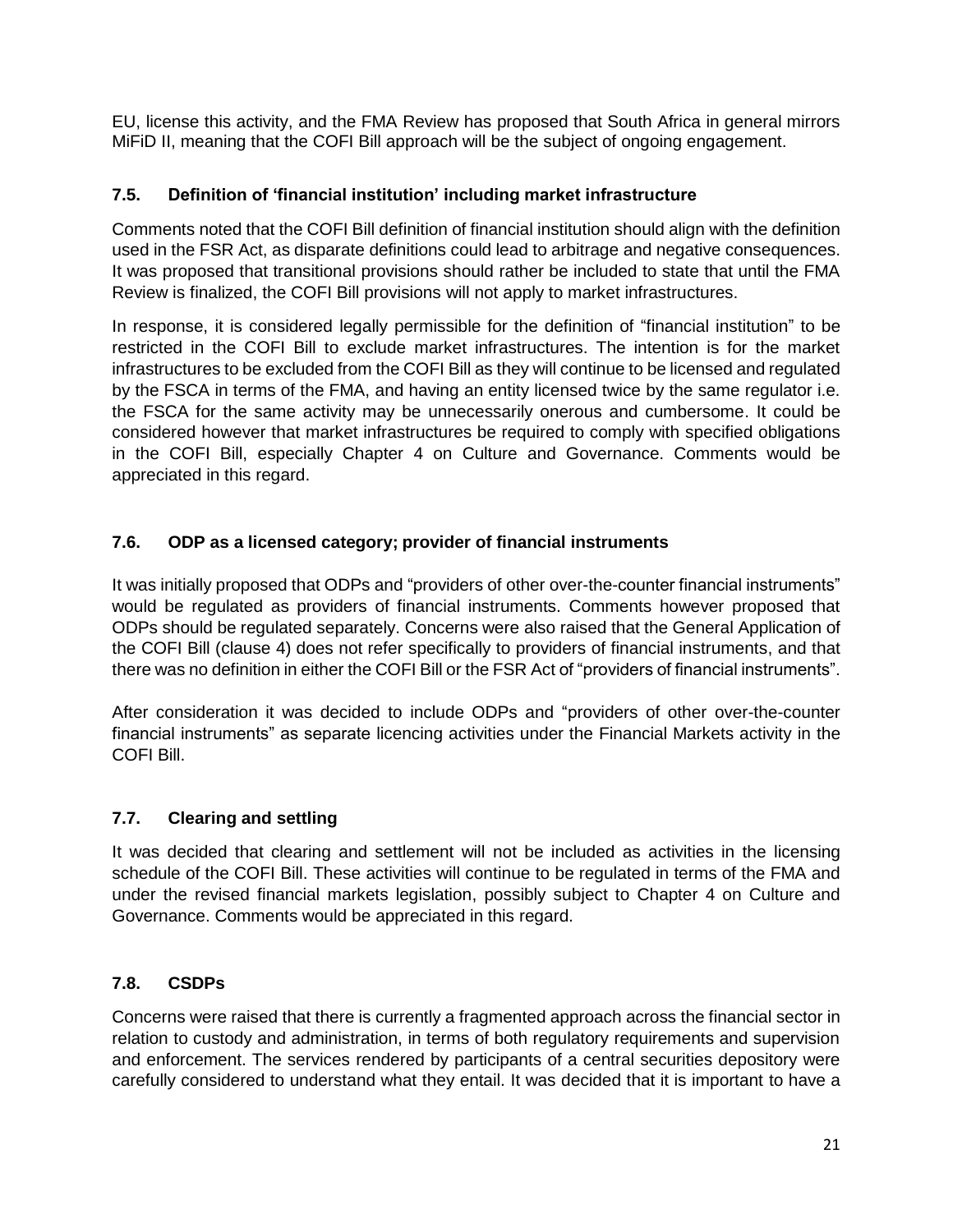level playing field across the financial sector and as such to have a single set of requirements for the activity of "custody".

"Custody and administration" has accordingly been included as a licence category under financial markets activities. The following definition is included:

- (a) Holding financial instruments and participatory interests in a collective investment scheme in custody on behalf of another person by maintaining securities account; and
- (b) administering corporate action or other event affecting the rights or benefits in respect of financial instruments and participatory interests in a collective investment scheme.

A similar approach as with authorised users will be followed, namely that participants will be required to be licensed for this activity under the CoFI Act and then be approved by the CSD to make use of the infrastructure.

# **7.9 Underwriting and placement**

Underwriting is currently included under the FSR Act as part of "dealing", as per section 3(4) of that Act, while placement is not specifically covered. International standards and best practice suggest that these should be licensed from a conduct perspective, in support of market integrity. The COFI Bill follows the MiFiD II approach, and as such is included as a licensed activity in Schedule 1.

# <span id="page-21-0"></span>**8. Technical considerations: approach to wholesale/non-retail activities**

A series of engagements were held to specifically consider the application of the COFI Bill to the non-retail environment. As a result of comments submitted and engagements held, the revised COFI Bill provides as follows:

- The existing approach of defining *only* a retail financial customer in primary law, as a sub-category of the broader financial customer definition, remains.
- The COFI Bill was extensively reviewed to ensure that those clauses that should apply only in the retail customer environment, are specified as such.
- As outlined in section 2.9 of this document, Schedule 1 specifies which chapters of the COFI Bill apply for each authorised activity, and the application of chapters is determined by the level of conduct risk introduced by the activity taking the intended target market into account. The FSCA is enabled to use conduct standards to further tailor the regulatory framework for different categories of financial customers, to replicate the professional client model adopted for providers of OTC derivatives under the FMA.

Wholesale/non-retail activities that are proposed to be licensed activities by the FSCA in terms of the COFI Bill include:

• Non-retail lending that takes place outside of the National Credit Act: Schedule 1 item 1.e "Lending"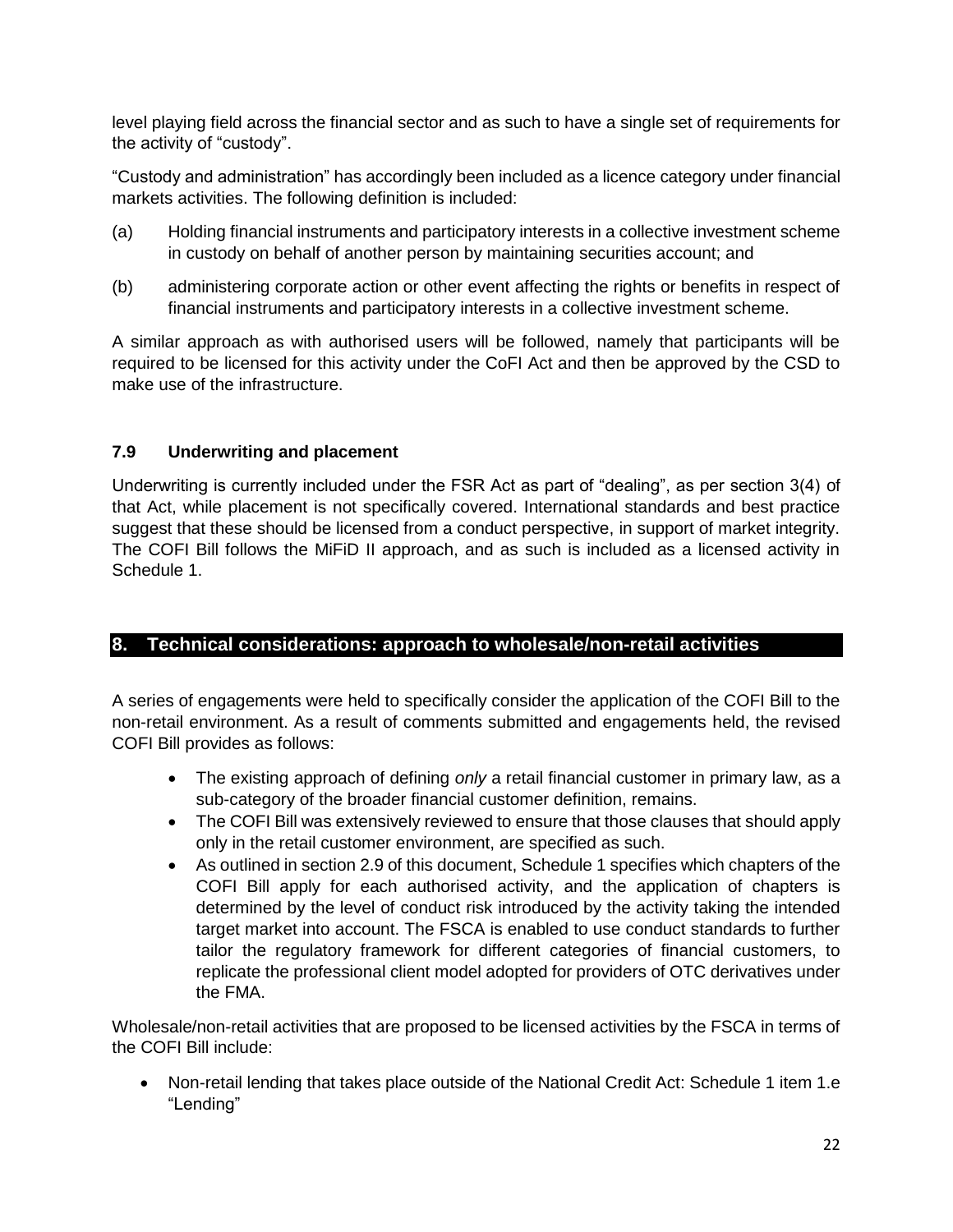• Investment banking: Schedule 1 item 10 "Corporate advisory services".

It is proposed that the provision of "research services" by financial institutions is subject to culture and governance requirements (see section 8.3 below).

# **8.1. Corporate advisory services**

A new license activity of "corporate advisory services" has been included. This intends to better capture the transaction advisory services typically undertaken by investment banks in relation to the arrangement of debt and equity issues and mergers and acquisitions.

The definition of "corporate advisory services" does not intend to capture attorneys providing legal support to corporate transactions.

# **8.2. Lending**

A new license activity has been added to capture the provision of non-retail credit, i.e. lending agreements that are not regulated in terms of the National Credit Act. This is intended to provide for "cash" lending as opposed to lending securities, although consideration is being given to whether this should be incorporated, and if so how. The main focus of regulatory attention in relation to this activity is culture and governance. Although included into the FSR Act as financial product providers, it is envisaged that lenders will not be regulated and supervised by the PA.

# **8.3. Research services**

A new activity of "research services" is defined in the COFI Bill and made subject to Chapter 4 on Culture and Governance. The reliance of financial institutions and investors on market research means that such should be fair and reliable, so that it can be trusted. Conflicts of interest presented by financial institutions that provide research services in addition to their other financial sector activities led to the international standard setting body IOSCO setting principles in relation to research services with which countries should comply. This was an area identified for improvement by the 2014 assessment of South Africa by IMF as part of the Financial Sector Assessment Plan. The proposed approach is consistent with the FMA Review recommendations. The FSCA will explore whether other requirements should be imposed, for example those related to competency. These would be issued by conduct standards.

# **8.4 Sales and execution**

Potential confusion was created in the first draft of the COFI Bill with the use of the term 'execution' in the licensing schedule referring to sales of things like insurance policies rather than securities. Given that intermediating a financial product brings the same or similar risks to intermediating financial instruments, this activity has been combined into "sales and execution" under the activity of "distribution."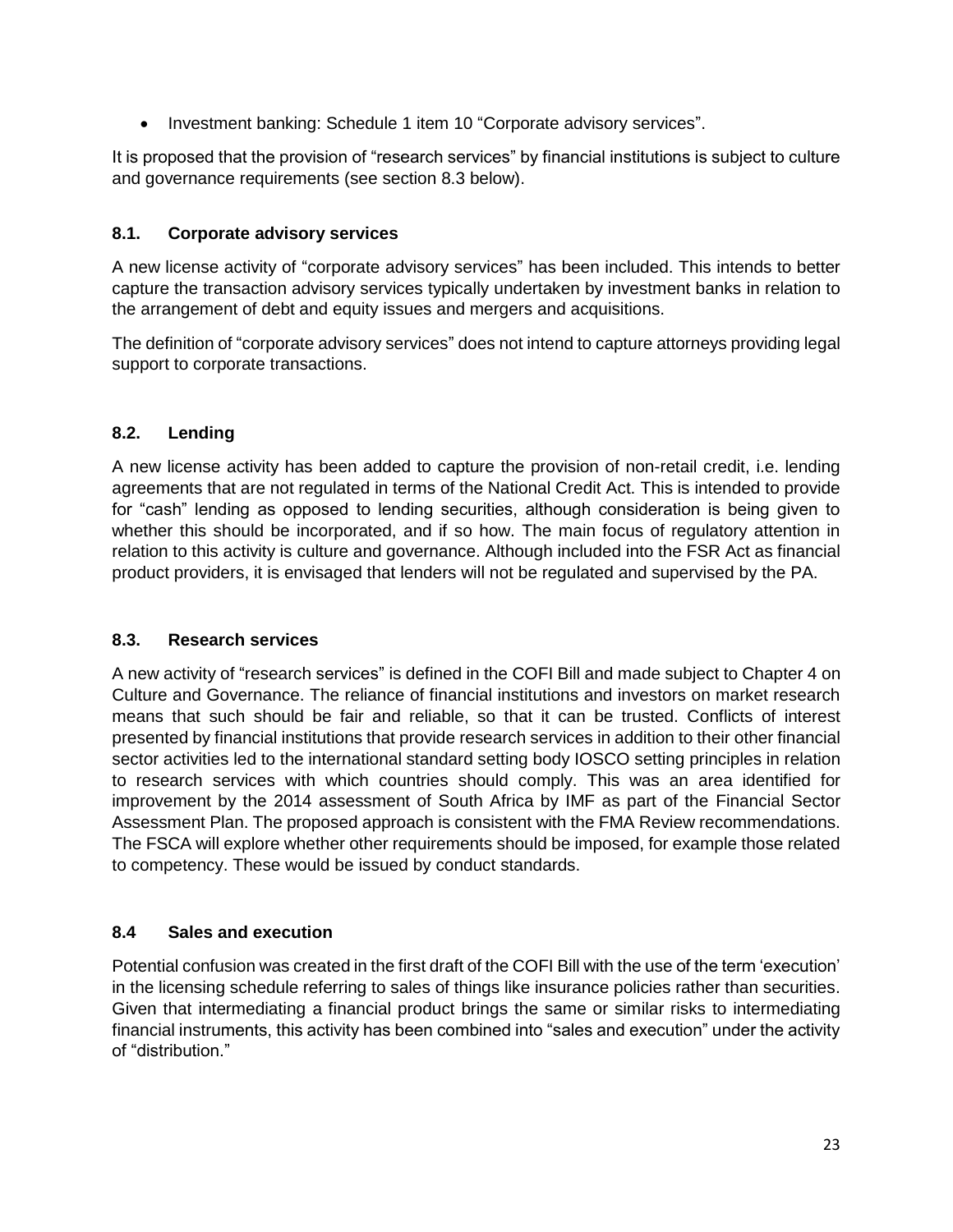# <span id="page-23-0"></span>**9. Technical considerations: treatment of services in relation to foreign exchange**

Read together, the recommendations in the Financial Markets Review and FMA Review in relation to the OTC markets, including foreign exchange, suggest that market participants should be licensed and subject to overarching conduct standards, set by the FSCA, that address both their own behaviour and trading processes (including systems). Requirements relating to managing and mitigating conflicts of interest should be prioritised, including in relation to proprietary trading.

Forex platforms bring two main risks, originating from the fact that these entities lie outside of conduct frameworks and reside in a foreign jurisdiction. These risks are:

- local market participants would like to get prices on these foreign platforms and this may compromise the integrity of South Africa's markets; and
- consumers are vulnerable to these products being marketed in South Africa, often not understanding the investor risks involved. It is be noted that the forex markets are at present subject to strict financial surveillance requirements overseen by the SARB.

#### **9.1. Additional categories of activities in the forex market**

Advice and discretionary investment management that takes place in relation to foreign exchange was already provided for in the first draft of the COFI Bill. It is noted that there are five additional categories of regulated persons operating in the forex market:

- i. **Authorised Dealers in foreign exchange (AD):** Buying and selling foreign exchange as an Authorised Dealer. These do proprietary trading and intermediation.
- ii. **Authorised Dealer in foreign exchange with limited authority (ADLA):** Buying and selling foreign exchange as an ADLA, including Bureaux de Change, authorised by National Treasury to deal in foreign exchange for the following purposes:
- Category 1 Travel related transactions only.
- Category 2 Travel related transactions and certain prescribed single discretionary allowance of R1 million per applicant within the calendar year and offer money remittance services in partnership with external money transfer operators.
- Category 3 Independent money transfer operator or value transfer service provider, facilitating transactions not exceeding R5 000 per transaction per day within a limit of R25 000 per applicant per calendar month.
- Category 4 A combination of the services provided by Category 2 and Category 3.

These act only as intermediaries and do no proprietary trading.

- iii. **Treasury Outsourcing Company (TOC):** Entity to which treasury functions are outsourced i.e. broker managing forex on a discretionary or non-discretionary (execution only) basis
- iv. **Agent Treasury Outsourcing Company (Agent TOC):** Other forex intermediaries, including interbank brokers.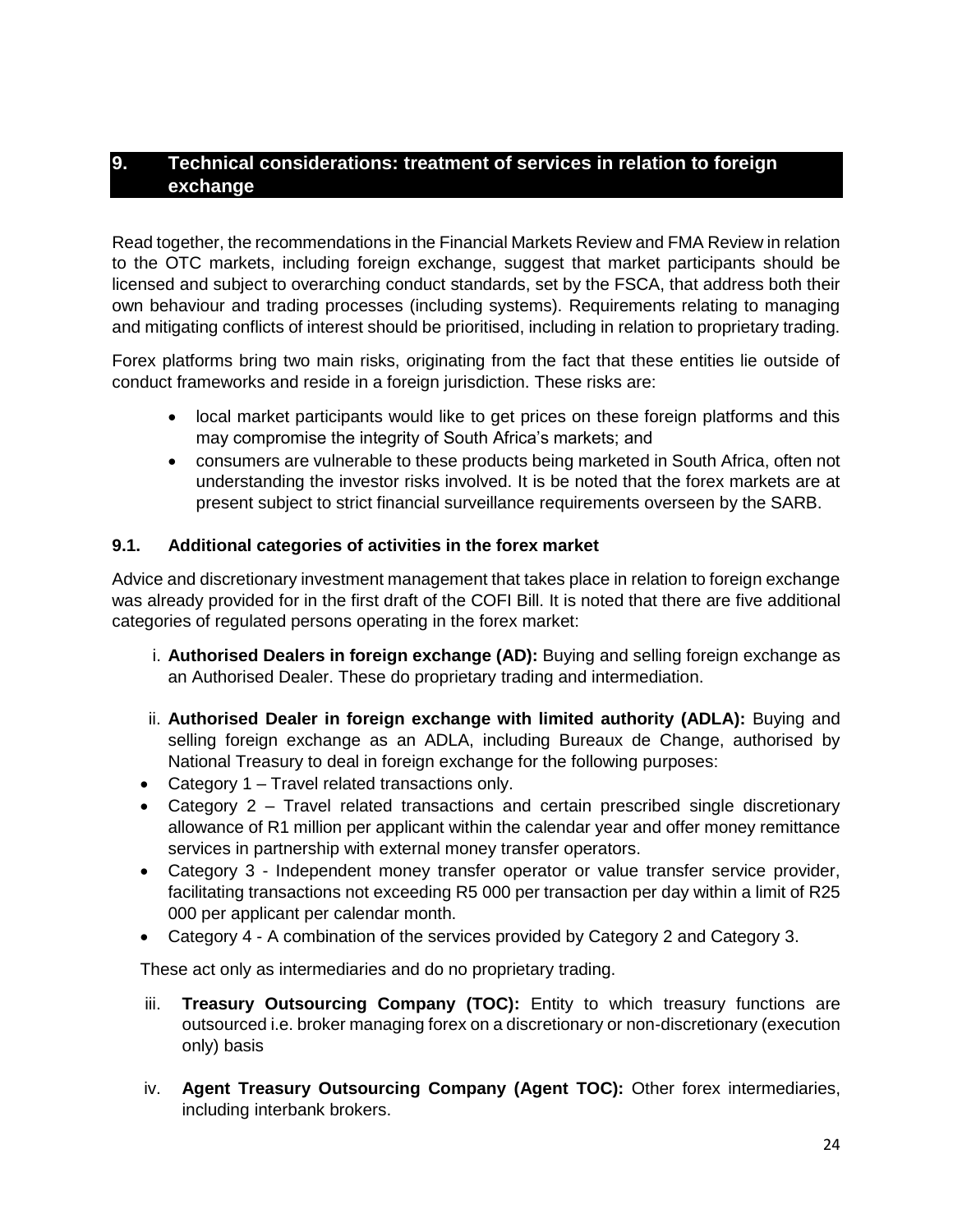v. **Forex platform operator:** Operating a foreign exchange trading platform.

As the COFI Bill takes an activity-based approach to authorisations, the activities performed by these regulated persons can be represented as:

- i. **Proprietary trading**: includes the activity of Authorised Dealers
- ii. **Providing OTC derivative instruments (forward and spot FX) and other OTC financial instruments**: includes the activity of Authorised Dealers
- iii. **Sales and execution**: includes the activities of Authorised Dealers, ADLAs, TOCs and Agent TOCs
- iv. **Third party treasury management**: includes the activities of the traditional TOCs
- v. **Market operator**: includes the activities of the forex trading platform operator.

It is therefore proposed that the following Schedule 1 categories be extended to reference foreign exchange:

- "Sales and execution".
- "Discretionary investment management".
- "Providing OTC derivative instruments".
- "Providing other OTC financial instruments".

The activity of "third party treasury management" has been added as a sub-category under the existing category of "Financial market activities". The activity of "proprietary trading" is discussed in the financial markets section (see section 7.4 above). The activity of "market operator" is expected to be built into the new FMA.

# <span id="page-24-0"></span>**10. Other policy matters in the FSR Act**

As indicated above, the FSR Act – as the Act that establishes the Twin Peaks regulatory architecture – has been amended so that the FSCA may better exercise its powers in conjunction with other relevant legislation and other regulators.

#### **10.1 Cooperation and coordination**

The FSR Act now considers in more detail other regulators which jurisdiction may overlap with the FSR Act, including the SARB and NCR.

Measures to support improved coordination are as follows:

- The FSCA, when licensing financial institutions, may take into account the fact that another licence may be granted to that entity by another regulator with jurisdiction over financial sector activities (proposed new section 111(8) of the FSR Act contained in the consequential amendments in the Bill);
- The scope and intensity of regulation and supervision by the FSCA can take into account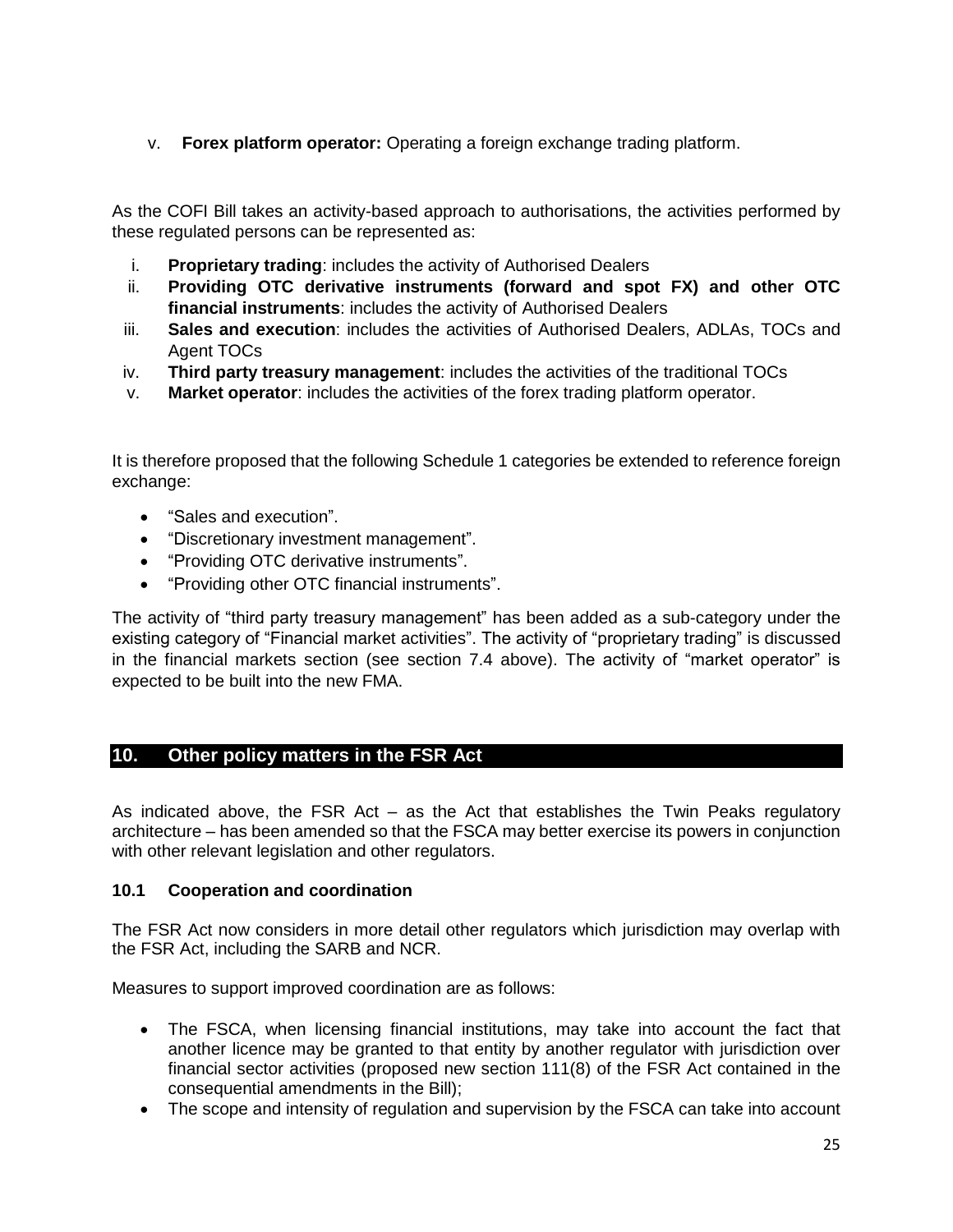existing regulatory and supervisory requirements by another regulator ((proposed new section 58(6A) of the FSR Act contained in the consequential amendments in the Bill); and

• The FSCA may delegate its powers and functions to the other identified regulators with jurisdiction in the financial sector (proposed new section 77(5)*(b)* of the FSR Act contained in the consequential amendments in the Bill).

Particular attention is given to the systemic nature of payment services and payment service providers, and additional coordination requirements are imposed across both the FSR Act and COFI Bill.

The effect of these amendments is that the FSCA, in conjunction with other regulatory bodies and applicable legislation, can implement a harmonised approach to licensing and market conduct regulation of the sector.

#### **10.2 Further strengthening of enforcement provisions**

Since the commencement of the FSR Act, it became apparent that the regulators' hands must be strengthened in circumstances where they may be obliged to act with speed to protect the interests and assets of financial customers and the financial system in general. For this reason, a new part is proposed to be inserted in chapter 10 of the FSR Act which empowers the regulators to issue 'take-down' notices to internet service providers in accordance with the Electronic Communications and Transactions Act, 2002. The regulators may exercise this power where a person is conducting, advertising, soliciting or marketing a business on the internet in contravention of a financial sector law or in a manner that is likely to lead to prejudice to financial customers or harm the financial system.

Other enforcement matters addressed through the consequential amendment in the FSR Act are:

- Investigations may be undertaken to investigate matters and not specific persons or institutions, s 135(1);
- It is clarified that a person may also be debarred where the person no longer complies with the prescribed fitness and propriety requirements (s 153);
- Amounts recovered through administrative penalties in chapter 13 may also be applied to provide redress to prejudiced financial customers (171); and
- The responsible authorities may suspend any part of an administrative penalty on any condition the authorities deem appropriate.

#### **10.3 Equivalence requirements**

Certain financial sector laws empower or require the financial sector regulators to recognise or otherwise approve foreign regulatory jurisdictions as equivalent to the framework established in terms of that financial sector law. A consolidated and cross-cutting framework is now proposed to be inserted as part 1A of chapter 17 of the FSR Act to provide for equivalence recognition of foreign jurisdictions. The criteria that the regulators must consider are listed and will apply consistently across the different sectors. The provisions also provide for the withdrawal of the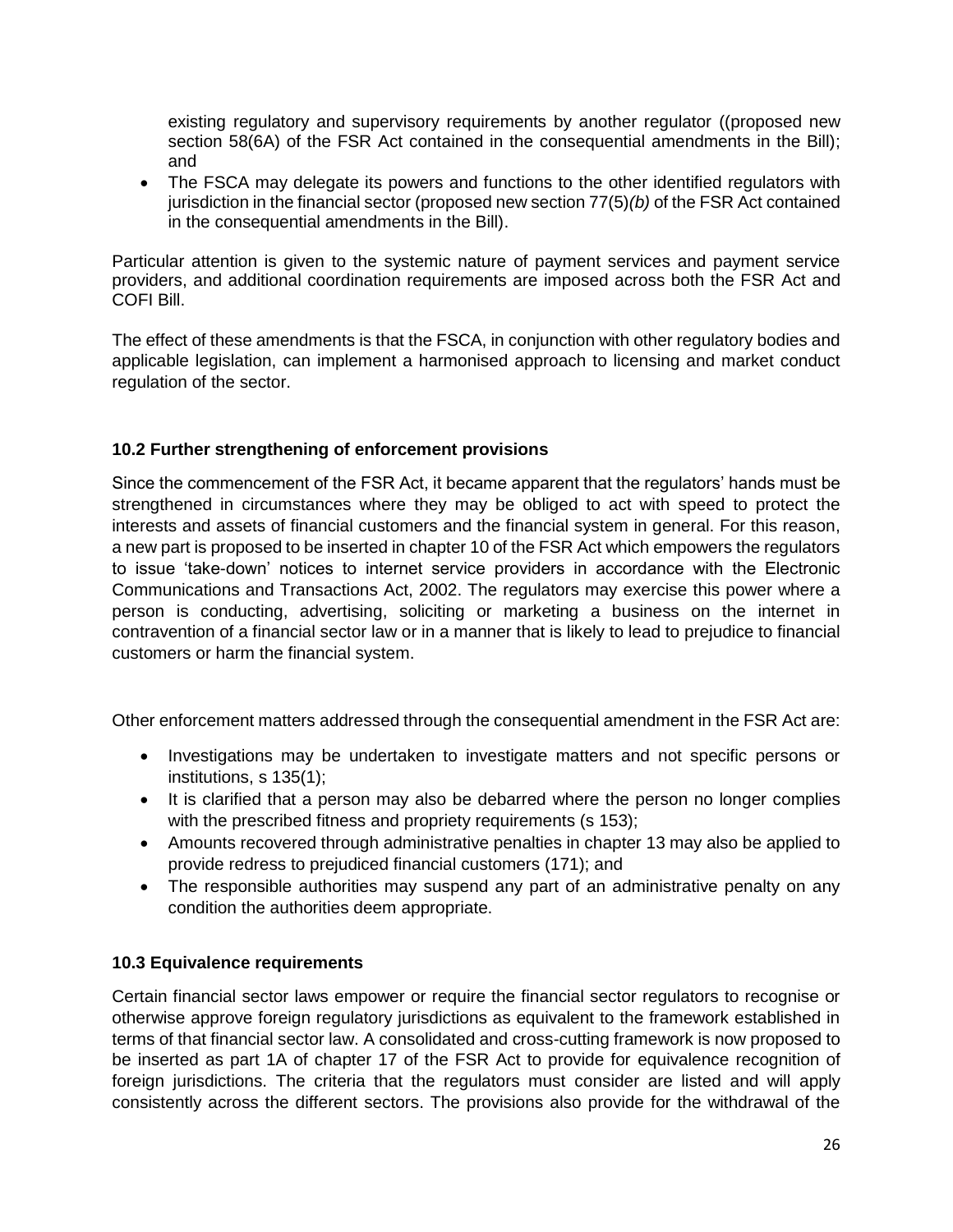recognition and the principles of co-operation. These provisions will then be repealed in the sectoral laws through consequential amendments in Schedule 5 of the COFI Bill.

### **10.4 Inclusion of chapter on recovery and exit from the financial sector**

The Protection of Funds Act currently contains, in chapter 1, requirements regarding funds of financial institutions and trust property, whilst chapter 2 contains enforcement powers such as the appointment of curators and statutory managers as well as the power for the FSCA to approach the court in order to enforce compliance with financial sector laws and protect financial customers. Sector laws such as the FAIS Act require the FSCA's approval before actions such as liquidation, business rescue proceedings are brought against financial institutions. These laws also empower the FSCA to bring applications for the sequestration or liquidation of financial institutions in prescribed circumstances. Through the CoFI Bill and the consequential amendments to the FSR Act, these laws are repealed and a consolidated framework for the recovery and exit of financial institutions are provided as a new chapter 12B of the FSR Act.

The Financial Sector Laws Amendment Bill, 2020, which has been tabled in Parliament, includes a new chapter 12A in the FSR Act to provide for the establishment of a framework for the resolution of designated institutions as to be defined in the FSR Act, as well as to designate the Reserve Bank as the resolution authority for designated institutions. Designated institutions include, among others, banks and systemically important financial institutions. Chapter 12B is therefore intended to provide for a consolidated and comprehensive recovery framework for nonsystemically important financial institutions, except for insurers and financial co-operatives, which are proposed to still be dealt with under the Insurance Act and Co-operatives Act respectively. Consequential amendments are made to the sector laws which are not set to be repealed, namely the Pension Funds Act, the Collective Investment Schemes Control Act, and the FMA, to align with and cross-reference to the provisions in chapter 12B of the FSR Act.

Chapter 1 of the Protection of Funds Act was taken up in part 1 of chapter 8 of the Bill, so as to continue to impose obligations on financial institutions when they deal with trust property.

# <span id="page-26-0"></span>**11. Further matters under consideration: crypto-asset regulation**

 $\overline{\phantom{a}}$ 

A matter that is still under consideration is the alignment of the COFI Bill to proposals made in the Intergovernmental Fintech Working Group (IFWG) position paper on crypto-assets published for comment in April 2020.<sup>2</sup> The paper recommends including crypto-assets within the COFI Bill framework; this will be evaluated and the Bill revised accordingly to take these matters into account.

 $2$  The IFWG is a collaborative effort and resultant body of several South African financial sector regulators, including NT, FSCA, PA, SARB, the Financial Intelligence Centre, the National Credit Regulator and the South African Revenue Service (SARS). It was established in 2016 to understand the growing role of financial technology (fintech) and innovation in the South African financial sector and explore how regulators can more proactively assess emerging risks and opportunities in the market.